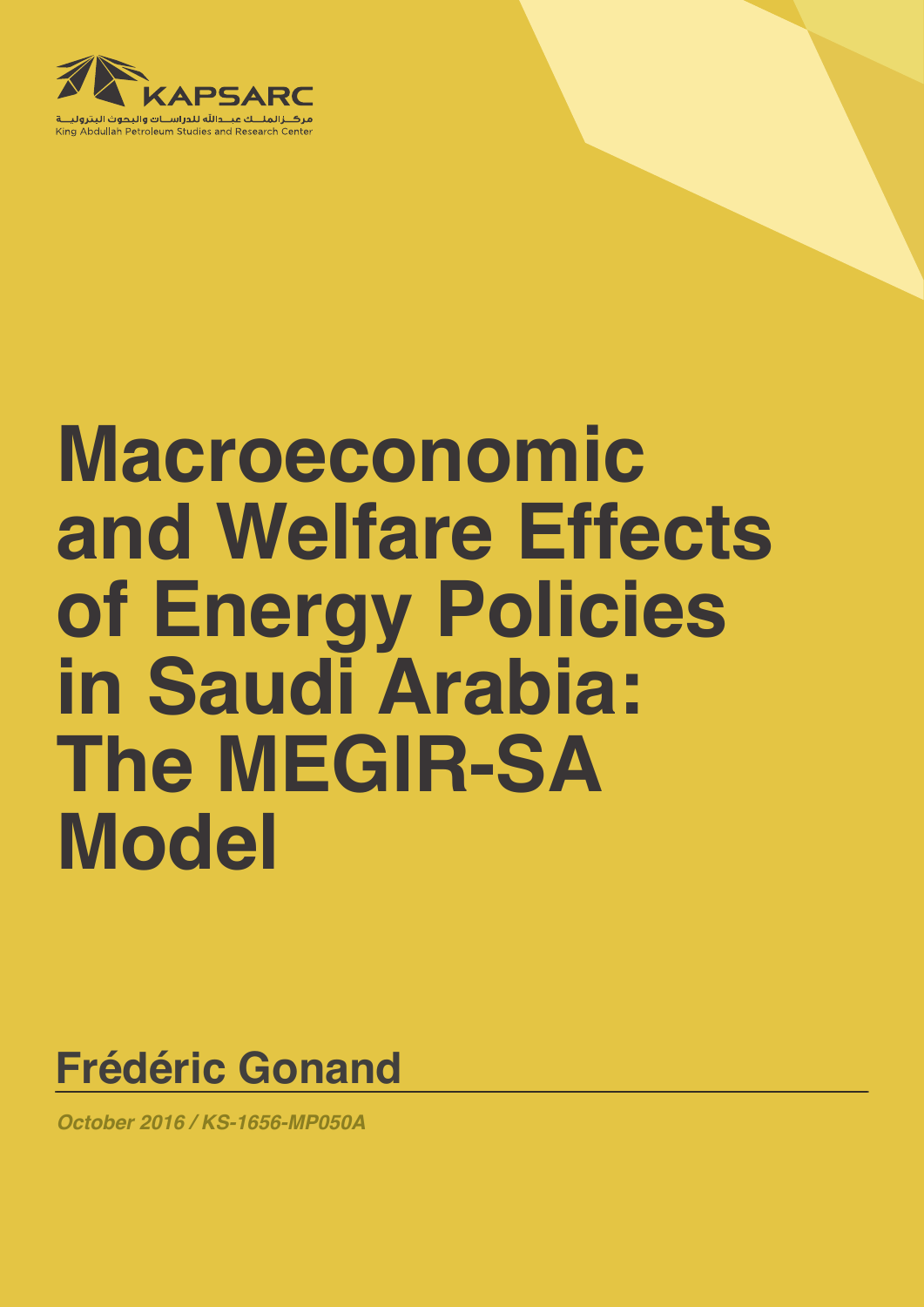#### **Acknowledgements**

This paper has been prepared as part of the joint KAPSARC-UNESCWA project 'Energy Productivity in the GCC' and we would like to thank our UNESCWA colleagues for their helpful input and advice. The paper will be used as input to a joint report on improving energy productivity in the GCC region. Any errors remain the responsibility of the author.

#### **About KAPSARC**

The King Abdullah Petroleum Studies and Research Center (KAPSARC) is a non-profit global institution dedicated to independent research into energy economics, policy, technology and the environment across all types of energy. KAPSARC's mandate is to advance the understanding of energy challenges and opportunities facing the world today and tomorrow, through unbiased, independent, and high-caliber research for the benefit of society. KAPSARC is located in Riyadh, Saudi Arabia.

#### **Legal Notice**

© Copyright 2016 King Abdullah Petroleum Studies and Research Center (KAPSARC). No portion of this document may be reproduced or utilized without the proper attribution to KAPSARC.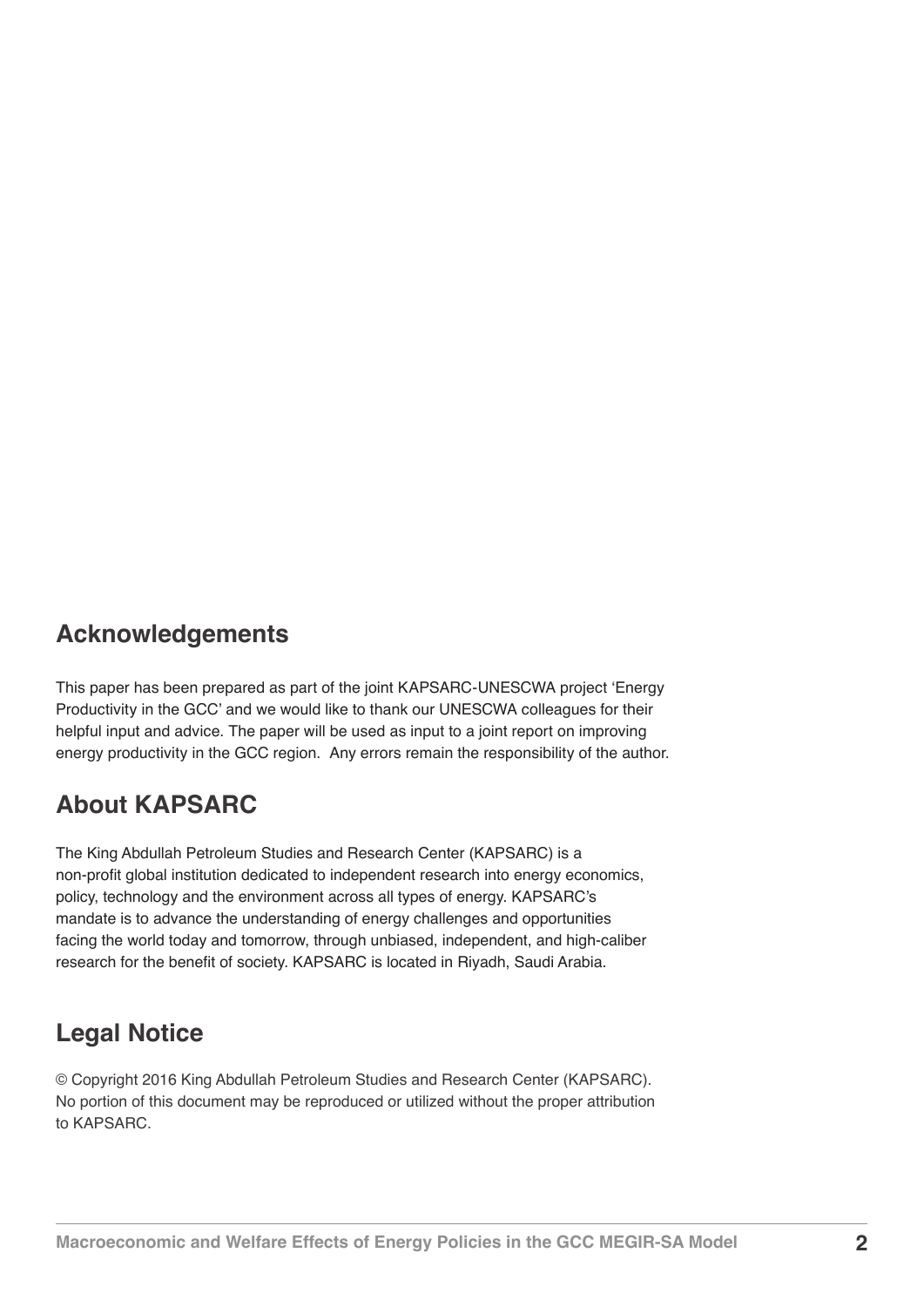## **Executive Summary**

EGIR – Model with Energy, Growth<br>
and Intergenerational Redistribution –<br>
investigates the long-run implications for<br>
growth and equity across generations of different and Intergenerational Redistribution – investigates the long-run implications for energy policies. It is the first general equilibrium model with overlapping generations to be developed and applied for energy policy analysis in the Arabian Peninsula. The version presented here is parameterized on Saudi data. It is a new and thoroughly revised version of the model developed for western countries by Gonand and Jouvet (2015). It is designed specifically for the economies of the Gulf Cooperation Council (GCC) states, particularly insofar as it incorporates an oil-exporting sector and public finances benefiting massively and directly from oil exports.

Its range of applications goes from modeling the impact on growth and intergenerational equity of higher energy efficiency, to the assessment of the effects of different potential fuel mixes and/or enduse energy prices on long-term growth and welfare distribution by age cohort. The MEGIR-SA model is also well suited to being adapted to include a sovereign wealth fund or for other oil exporting countries. The main advantage of MEGIR-SA is its ability to analyze precisely and simultaneously the effect of energy policies on potential growth and on intergenerational equity. This has some unavoidable cost in terms of modeling other aspects of the economy – e.g., the modeling of the supply side is more simplified than in models incorporating inputoutput matrix.

This paper provides the detailed technical description of the model that is used in other, companion, policy-oriented, KAPSARC papers. It also gives the characteristics of the baseline. no-reform scenario for the Kingdom of Saudi Arabia (KSA) as assessed by MEGIR-SA.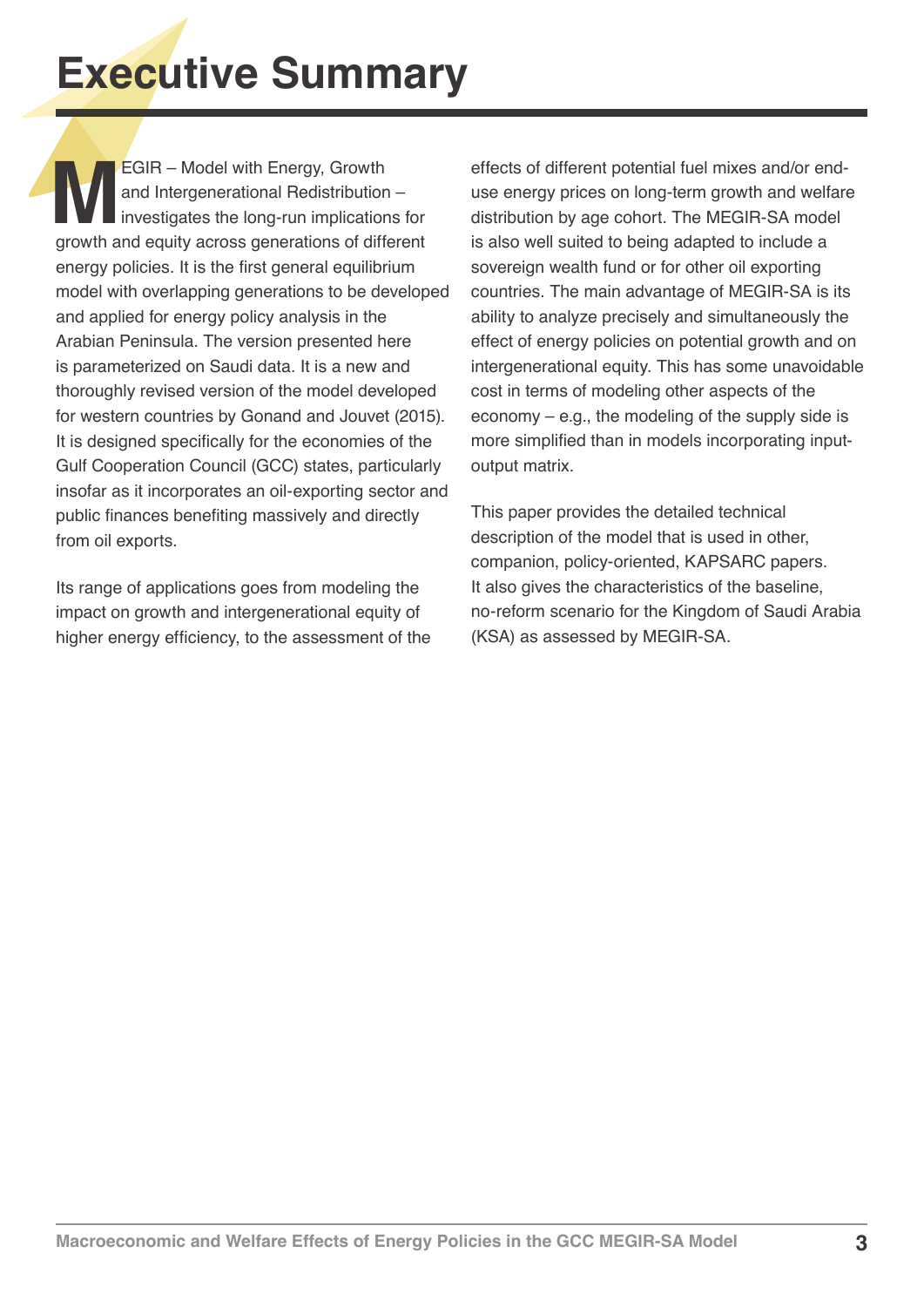## **Where Does This Model Fit in the Literature?**

In the academic literature, the study of the impact of policies on economic growth usually involves the use of general equilibrium (GE) models.<br>Solow (1978) popularized GE frameworks applied n the academic literature, the study of the impacts of policies on economic growth usually involves I the use of general equilibrium (GE) models. to energy and environmental public policies. Since then energy- and environment-related computable GE models have been commonly used, e.g., Böhringer and Rutherford (1997), Parry and Williams (1999), Böhringer and Löschel (2006), Otto, Löschel and Dellink (2007), Knopf et al. (2010).

However, this literature relies mainly on models that do not aim at accounting precisely for intergenerational redistributive effects – while Solow (1986) suggests that it is essential to capture both intra and intergenerational effects of environmental policies and points out that intergenerational issues ought to be analyzed within overlapping generations (OLG) models.

OLG models simulate the behavior of different cohorts of different age, living in the same economy at the same time. They assess the impacts of policies on private agents depending on their age *–* old cohorts, working cohorts, young and future generations. Since John and Pecchenino (1994) and John et al. (1995), an important body of literature has been developing within an overlapping generations (OLG) framework. For instance, Bovenberg and Heijdra (1998) develop this approach to conclude that environmental taxes may trigger some pro-youth effects. However, most of the literature here develops theoretical frameworks involving only two generations, an old one and a young one. This points the way to an empirical assessment of the intergenerational redistributive effect of energy policies.

The literature that relies on empirical, dynamic general equilibrium models with overlapping generations in order to analyze the effects on growth and intergenerational equity of environmental policies is scarce (Rasmussen, 2003; Carbone et al., 2012; Carbone et al., 2013; Rausch, 2013; Gonand and Jouvet, 2015). This paper is relatively close to these latter references, notably the final one.

MEGIR-SA is a dynamic general equilibrium model with overlapping generations that is designed to fit with the characteristics of the economies of the Arabian Peninsula, most of which massively export fossil fuels and have predominantly young and rapidly growing populations. It is a new and revised version of Gonand and Jouvet (Gonand F. and P.-A. Jouvet (2015), "The "second dividend" and the demographic structure", Journal of Environmental Economics and Management). It is designed as a tool for helping decision-makers, aiming to provide material for policy discussions while, in parallel, having received academic approval.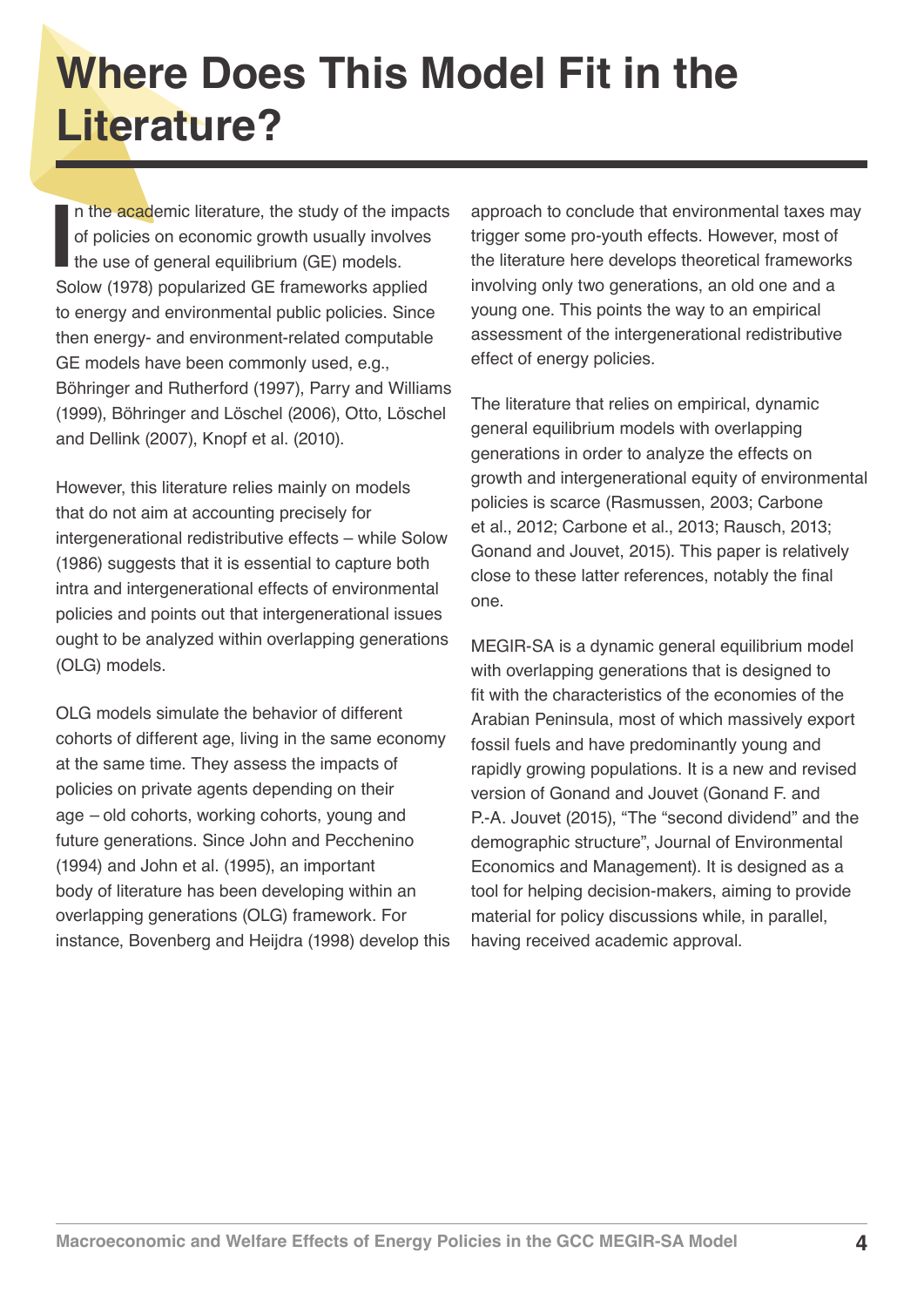## **Potential Applications for GCC Countries**

### **Effects on growth and equity across generations of higher end-use energy prices and alternative energy mix**

One possible empirical application of MEGIR-SA deals with the aggregate effects on growth and equity across generations of higher end-use energy prices and alternative energy mix in GCC countries. Alternative fuel mix and technology scenarios could result in GCC countries, especially KSA, having a lower domestic consumption of oil and thus achieving, at an unchanged level of production, higher oil exports and growth. This may be brought about through higher end-use regulated prices of fossil fuels alongside policies bolstering the rise of alternative sources of energy, especially in the electric power (photovoltaic energy, nuclear power, etc.) sector.

In this policy context, MEGIR-SA can compare the costs of the transition *–* e.g., higher end-use prices of energy, in the short run at least *–* with its economic gains, which come from lower domestic oil consumption, thus enabling higher oil exports and public income recycled in the economy. The model can compute the effects of these end-use prices and domestic demand for energy on Saudi public finances, taking account of the fact that lower domestic demand for oil allows for higher oil exports and income. Higher oil income materializes into higher public current and/or capital expenditures, bolstering growth in different ways. The model can compute the dynamic general equilibrium effects of these different future end-use prices and public spending on Saudi GNP over time. Additionally, the model can also look for a possible way of recycling

these gains through public finances so that no generation experiences any net intertemporal welfare loss as a consequence of the policy. In any case, the model can display the dynamics of welfare gains/losses each year for each cohort.

These issues will be addressed in a companion, forthcoming, more general discussion paper by Gonand, Hasanov and Hunt.

### **Effects on growth and equity across generations of higher energy efficiency**

Enhancing energy efficiency is a priority area of policy for the Kingdom and the countries of the GCC. It is particularly challenging, given the region's great abundance of energy resources and low energy prices, which have encouraged low energy efficiency and energy wastage.

Modeling the interactions between energy efficiency, general equilibrium and energy policy is known to be a difficult task for macroeconomic modelers. Most of the time, GE models consider energy efficiency and its dynamics as exogenous variables. This might result from the fact that many past surges in energy efficiency neither emerged endogenously nor in a decentralized way. Whatever the reason, the literature today gives few insights as to the orders of magnitude involved at the aggregate level by higher energy efficiency gains. Some basic intuition suggests that the influence might be sizeable, though.

As far as GCC countries are concerned, it is reasonable to assume that, in the current situation, to bring about most of the improvement in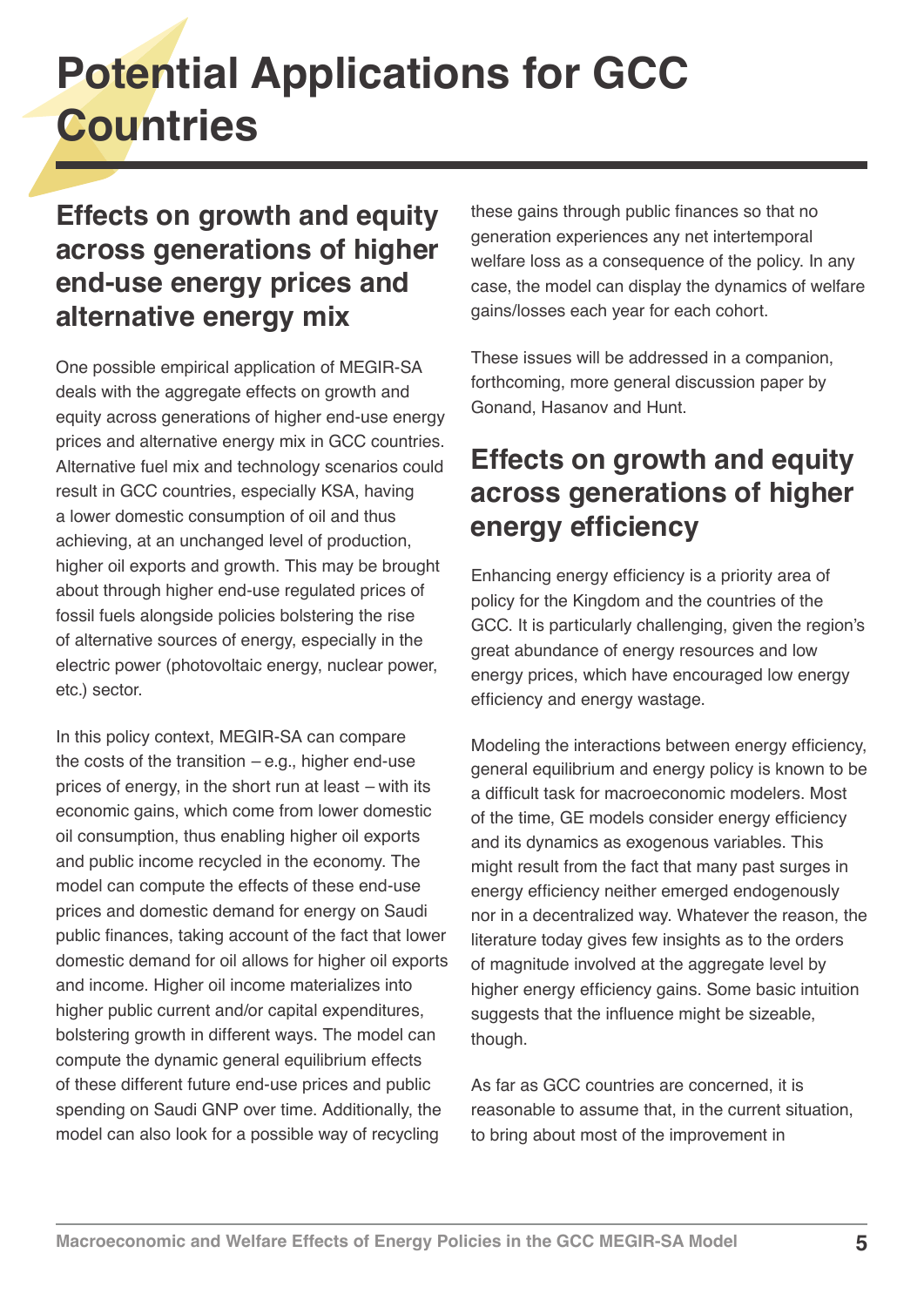energy efficiency would not require much public expenditure, and can be taken as exogenous. Indeed, regulatory changes can significantly affect energy efficiency in KSA. It has been estimated that the introduction of measures regulating air conditioners in KSA could reduce power demand by as much as 25 percent or 10GW (Matar, 2015).

In MEGIR-SA, enhancing energy efficiency at the microeconomic level acts at the macroeconomic level on energy productivity, through different channels. First, the direct impact of energy efficiency results in both a substitution effect, which lowers energy consumption for a given level of output, and also a partially offsetting rebound effect which, flowing from higher available income (GNP), leads to higher levels of activity and greater energy consumption. The second possible channel is through the impact of energy efficiency on the fiscal balance of Saudi Arabia due to increased oil revenue from selling otherwise domestically consumed oil onto the export market. The third possible channel involves the recycling of this higher public oil income, either through higher public current expenditures or through public investments in infrastructure -- both affecting, differently, the

accumulation of capital in the economy and thus growth and equity across generations.

Scenarios for evaluating the impacts of these policy choices under different macroeconomic assumptions are discussed in the companion KAPSARC discussion paper Macroeconomic Gains from Higher Energy Efficiency in an Oil-Exporting Country: the case of Saudi Arabia using the MEGIR-SA Model. This can be read in conjunction with this methodology paper to provide an illustration of how the model describes the welfare impacts of energy efficiency policy.

### **Effects on growth and equity across generations of a Sovereign Wealth Fund**

Issues of equity across generations in an oilexporting country naturally lead to the question of the economic impact of a sovereign wealth fund, as well as of the level of oil production over time, depending on the future price of oil. By its construction, MEGIR-SA can compute the impact of both of these policies on growth and equity across generations in the long run.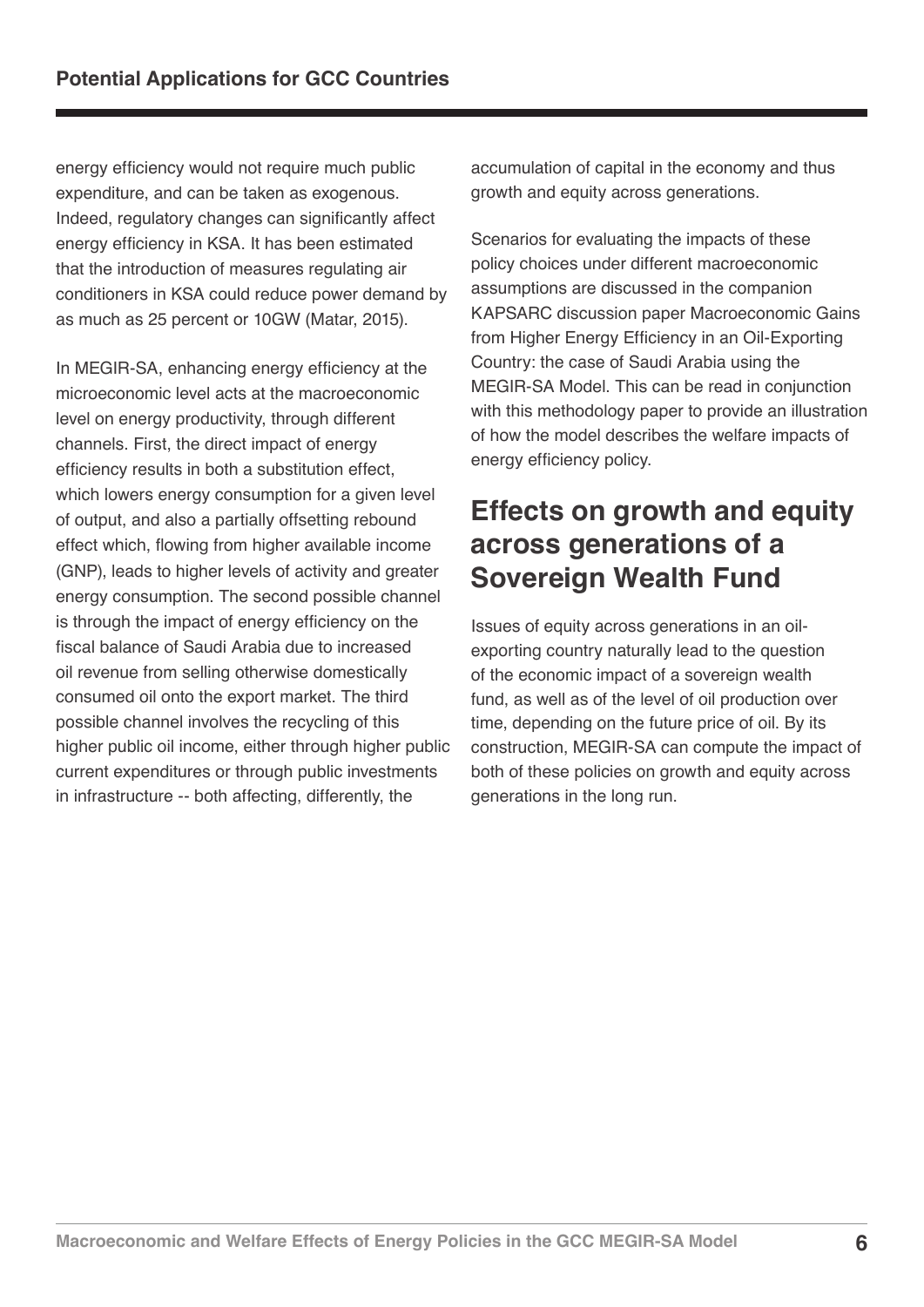## **Technical Description of the MEGIR-SA Model on Saudi Data**

The dynamics of the model are mainly driven<br>by energy policies, the characteristics of the<br>world oil market, fiscal policies, demographic<br>and optimal responses of economic agents to price by energy policies, the characteristics of the world oil market, fiscal policies, demographics signals *–* i.e., the interest rate, wages and regulated energy prices.

The model used here does not account explicitly for effects stemming from the external side of the economy. Accounting for external linkages would smooth the dynamics of the variables, but only to a limited extent in the long run. Home bias in investment *–* described as the Feldstein-Horioka puzzle *–* financial systemic risk and the fact that many countries in the world have aging populations and are thus competing for the same limited pool of capital all suggest, for instance, that the possible overestimation of the impact of aging on capital markets due to the assumption of a closed economy is small. And given that MEGIR-SA is a simulation model for the very long run, at that horizon the Feldstein-Horioka puzzle may hold robustly true. As far as we know, no empirical GE-OLG model with an external sector has been developed up to now, probably because introducing the external side of the economy would add a new dimension of complexity to an already detailed modeling.

## **The energy module**

#### **The oil production sector**

The main output of the sub module for the oil production sector is an intertemporal vector of public revenues from oil exports ( $Y_{out}$ ) expressed in billions of 2005 Saudi Riyals.

 $Y_{\text{oil},t}$  is computed as  $Y_{\text{oil},t} = \text{EXP}_{\text{oil},t} * \text{barrel}_{\text{oil},t}$  where EXP<sub>oilt</sub> stands for the national exports of crude oil

(in MMbbl) in year t, and barrel<sub>oil</sub>, the price of a barrel of Arabian Light on world markets in year t (in \$/b). In this version of the model, we neglect the dynamics of the exports of refined products and consider that there will be no exports of natural gas in the future.

By definition,  $EXP_{oil.t} = P_{oil.ksa,t} - CONS_{oil.t}$  where  $P_{oil.ksa,t}$ is the national annual production of crude oil at year t (in MMbbl) and the variable CONS *oil,t* is the endogenous national consumption of oil (in MMbbl). Since the model is parameterized on KSA data, we consider that P*oil,ksa,t* is set exogenously by public authorities (in MMbbl). CONS<sub>oil,t</sub> is such that CONS  $^{oil,t} = D_{oil,t} + D_{elec, crude\ oil,t} + D_{elec,refined\ oil,t}$  where  $D_{oil,t}$  is the national demand for oil, crude or refined, in the non power sector (in MMbbl); D*elec,crude oil,t* the demand for crude oil in the power sector (in MMbbl), and D<sub>elec refined oil t</sub> the demand for refined oil products in the power sector (in MMbbl).

The detailed computation of the three latter items is dealt with in more detail below. These are endogenous variables which are, accordingly, influenced by the level of activity, the macroeconomic characteristics of the general equilibrium in the model, demographics, prices and public policies.

The future price of a barrel of Arabian Light on world markets, barrel<sub>oit</sub>, is exogenous:

barrel<sub>oil,t</sub> = barrel<sub>oil,t</sub>-1 \* (1 + trend<sub>barreloit</sub>) \*

$$
\left[1 + \left(-\left[\frac{\text{EXP}_{oil,t}}{\text{EXP}_{oil,t-1}} - 1\right] * \frac{\text{EXP}_{oil,t}}{365 * P_{oil,world,t}} * \varepsilon_{\text{barrel}/P_{oil,world,t}}\right)\right]
$$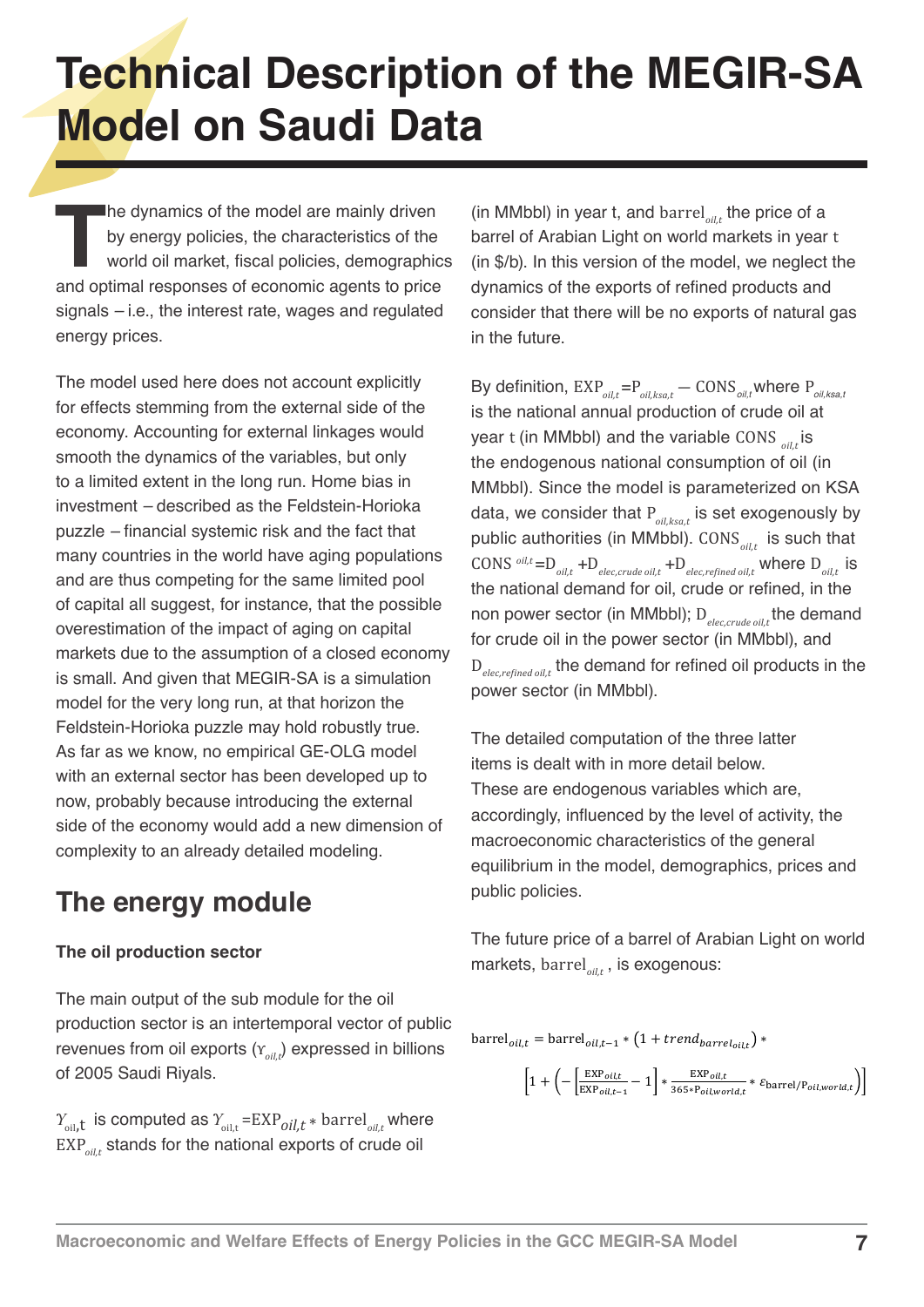The parameter *trend*<sub>barreloil,t</sub> is an exogenous trend in the variation of the price of oil barrel<sub>oilt</sub>. The bracket on the right of the expression encapsulates, in a simplified manner, the impact of the variation of Saudi oil exports on the annual average price of oil on world markets.

$$
\left[\frac{\text{EXP}_{oil,t}}{\text{EXP}_{oil,t-1}} - 1\right] * \frac{\text{EXP}_{oil,t}}{365 * P_{oil,world,t}}
$$

refers to the contribution of the Saudi exports of crude oil to P*oil,world,t*, the world supply of crude oil at year t (in MMbbl/d), which is exogenous for future periods. The parameter *εbarrel /Poil,world,t* is the elasticity of the price of a barrel of oil to the world supply of oil, as implied by IEA simulations.

Another way of modeling the future price of oil could have been to parameterize a Hotelling type analytical model, as in Fishelson (1983).

In this simplified setting, higher energy efficiency gains in a GCC oil exporting country may influence the price of oil on world markets; a higher energy efficiency in the oil exporting country translates into higher net crude oil exports and a downward effect on the price of oil on world markets, all else being equal. Since the dynamics of KSA exports are smooth over time in the model for future periods, its influence on the world price of oil in the model remains modest. That oil supply shocks do not trigger sizeable and long lasting influence on the price of oil is in line with Kilian (2009) and Kilian and Hicks (2013).

What remains to be modeled in the energy module is the Saudi retail energy sector, with prices and volumes *–* and notably D*oil,t*, D*elec,crude oil,t* and D<sub>elec refined oil t</sub>. This is described in the next sub section.

#### **The domestic energy sector (end-use prices of energy and demand)**

The main outputs of the sub module for the energy sector are an intertemporal vector of average weighted real price of energy for end-users q*energy,t* , along with the dynamics of the energy mix between different sources of energy (domestic demand for oil D*oil,t*, domestic demand for natural gas D*natgas,t*, and domestic demand for electricity D<sub>elect</sub>).

#### **End-use prices of energy**

The end-use price of energy q<sub>enerayt</sub> is computed as an average of exogenous end-use prices of natural gas, oil products and electricity, weighted by the proportions D*ί,t–1*/∑*ίDί,t–1* such as

$$
\mathbf{q}_{\text{energy},t} = \sum_{i=1}^{3} (\mathbf{q}_{i,t} \cdot \mathbf{D}_{i,t-1} / \sum_{i \in I, t-1})
$$

where q*energy,<sup>t</sup>* stands for the average real weighted end-use price of energy at year t (in real 2005 SAR/ MWh),  $D_{i+1}$  for the final consumption in volume for natural gas (i=1), oil products (i=2)(  $D_{off} = D_{2}$ ,) and electricity (i=3), (all in ktoe), and where  $q_{i}$  is the weighted price, at year t, of natural gas (i=1), oil products (i=2) and electricity (i=3) (all in real 2005 SAR/MWh).

The real end-use prices of natural gas and oil products  $(q_{i,j}, i \in \{1,2\})$  are computed as weighted averages of end-use prices of different sub categories of energy products:

$$
\forall i \in \{1;2\}, \, q_{i,t} = \sum_{j=1}^{n} a_{i,j,t} \, q_{i,t}
$$

q*ί,j,t* stands for the real end-use price of the product j of energy i at year t.

For natural gas  $(i=1)$ , we assume that the enduse price of natural gas for households  $(i=1)$  and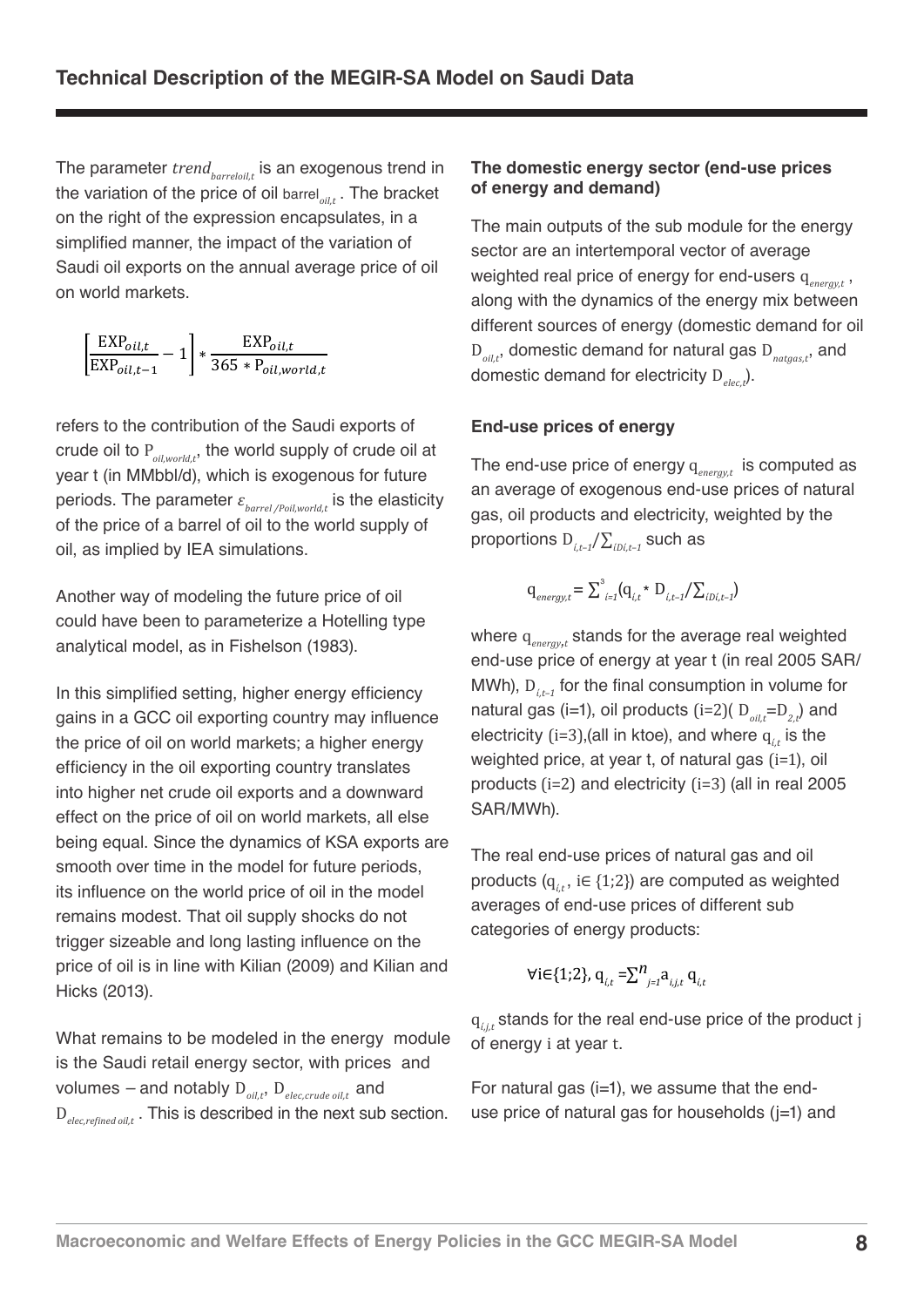for industry (j=2) are equal, on average. For oil products (i=2), three sub-categories j are modeled: the end-use price of automotive diesel fuel  $(i=1)$ , the end-use price of light fuel oil  $(i=2)$  and the end-use price of premium unleaded 95 RON (j=3) (all expressed in real SAR/l). This structure for energy products covers the major part of the energy demand for fossil fuels.

The  $a_{ij}$ , weighting coefficients are computed using observable data of demand from past periods. For future periods, they are frozen at their level in the latest published data available; whereas the model takes account of interfuel substitution effects (see below), it does not model possible substitution effects between sub-categories of energy products, for which data about elasticities are not easily available.

In MEGIR-SA, the energy module for end-users is simpler than in the model of Gonand and Jouvet (2015), which is designed for western countries. Most particularly, all retail energy prices are set directly by the government and there are no renewables or feed-in tariffs *—* though these could be introduced in the model, if required, as in Gonand and Jouvet (2015). Since end-user prices of energy are set by the government, this version of MEGIR-SA does not model *—* as Gonand and Jouvet (2015) do *—* the real supply price at year t of the product j of energy i, or the cost of transport and distribution and/or refinery for the different energy products for natural gas and oil, or the taxes paid by an end-user of a product j of energy i at year t, the more so since there are no such taxes in KSA.

Thus shifts in demand for energy in KSA do not necessarily result in changes in the domestic prices of energy, as observed in KSA during the last few decades. This does not prevent our model from being a general equilibrium model, since this only takes into account the characteristics of the Saudi

economy, where general equilibrium is not always obtained through prices.

The real end-use price of electricity  $q_{3t}$  is computed as a weighted average of prices of electricity for households and industry (i=3),  $q_{3,t} = \sum_{j=1}^{2} a_{3,j,t} q_{3,j,t}$ , where  $q_{3,i,t}$  stands for the end-use real price, at year *t*, of the product *j* of electricity.

Two sub-categories, j, are modeled: the end-use price of electricity for households (j=1) and the end-use price of electricity for industry (j=2)(in 2005 SAR/MWh). The a<sub>3,it</sub> weighting coefficients are computed using observable data for demand for past periods, and frozen to their level in the latest published data available for future periods.

We checked that the regulated end-use price of electricity broadly covers the costs of production of power in KSA, i.e., that there can be some implicit subsidies but no significant explicit subsidies, though the latter could be computed using MEGIR-SA if needed. In order to do so, we reconstituted data for power prices over past periods and compared these to a simulated production price of electricity. The data was obtained from the annual report of ECRA (2014), the Saudi regulator for power networks, which provides regulated end-use prices for electricity.

As from 2000 *—* when a specific royal decree was signed *—* we use a calibration procedure, because the tariffs become progressive and we lacked some precise data about the structure of consumption for households. In this context, we rely on the dynamics of the tariffs for households consuming close to 1.8 MWh/month. To obtain a realistic level for the average price of electricity for households over the last 15 years, we multiply this tariff by a constant of calibration to obtain an average price received by the power suppliers of SAR 0.141/kWh, which is as listed in ECRA (2014).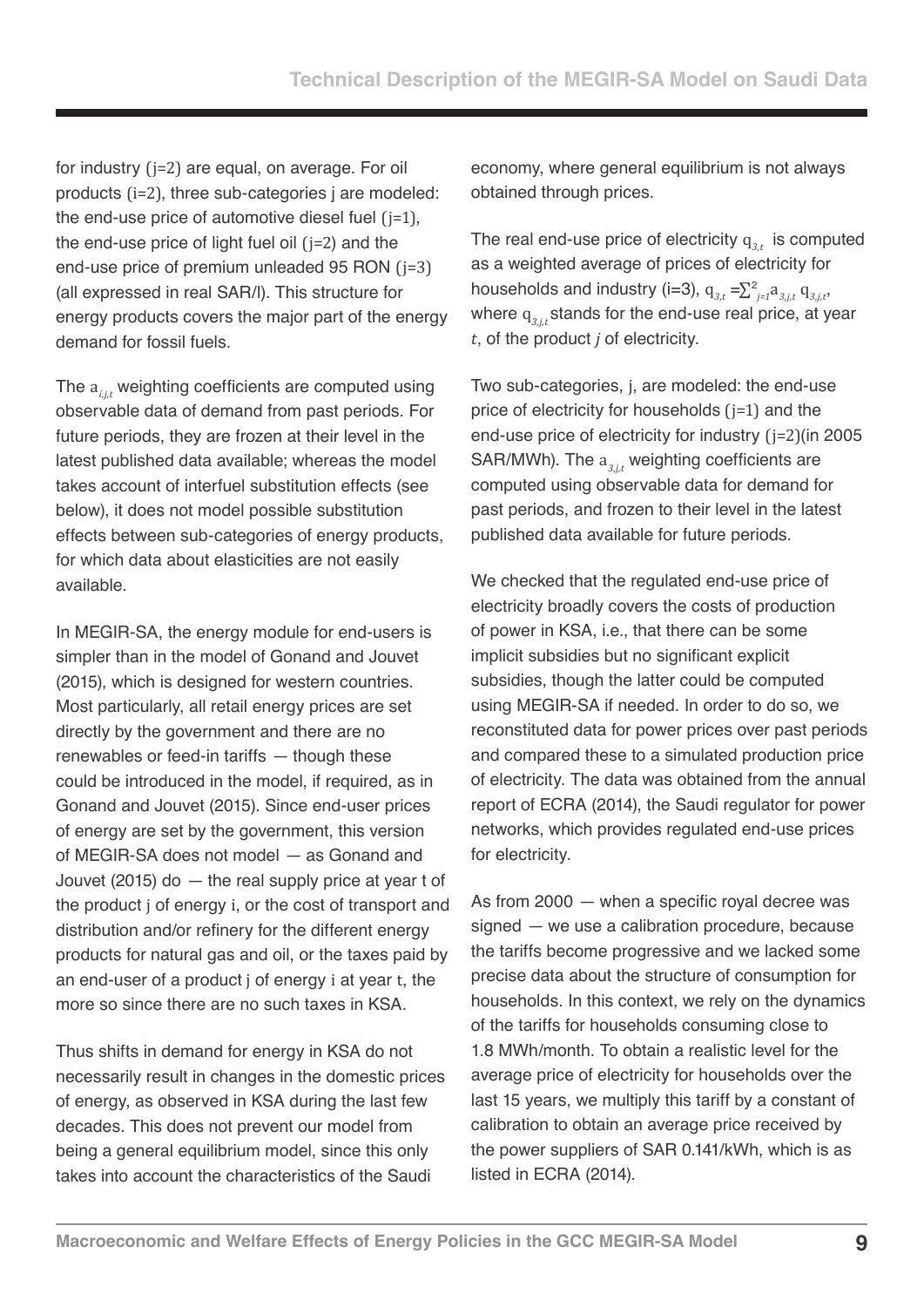Empirical parameterization of KSA data suggests that regulated prices of electricity seem to broadly cover the production costs in KSA over time, in line with the data in ECRA, 2014, for instance. The parameters used to model the wholesale average price of electricity come mainly from Matar, Murphy, Pierru and Rioux (2014).

#### **Energy demand in volume**

In MEGIR-SA, there are fewer items in the energy mix of GCC countries than in Gonand and Jouvet (2015) for western countries. The model encapsulates demand for crude oil, refined products, natural gas and electricity, but not for coal, hydro, photovoltaics, nuclear, biomass, or wind. We disregard KSA consumption of coal in this version of the model because the Kingdom consumed only 7 ktep of coal in 2012.

The volume of energy demand over past periods is broken down into demand for oil products (D<sub>oilt</sub>=D<sub>2</sub>,), demand for natural gas (D*natgas,t,t*=D*1,t*}) and demand for electricity (D<sub>elect</sub>=D<sub>3t</sub>) (in ktoe). Data come from IEA databases. In this model, they are used mainly to compute the average weighted real energy price for end-users q<sub>energyt</sub> over past periods, according to the formula

$$
\mathbf{q}_{\text{energy},t} = \sum_{i=1}^{3} (\mathbf{q}_{i,t} \cdot \mathbf{D}_{i,t-1} / \sum_{i} \mathbf{D}_{i,t-1})
$$

For future periods, the computation of the energy demands (i.e.,  $D_{n \text{atfoot}} = D_{1t}$ ,  $D_{n \text{atfoot}} = D_{2t}$ ,  $D_{elect} = D_{3t}$ ) and, hence, the energy mix in the future, relies on a framework commonly used in the literature (Leimbach et al., 2010), which derives the future energy mix using a nest of interrelated, constant elasticity of substation (CES) functions. This nest allows for the level in the future of each component of the energy mix *–* i.e., D*oil,*, D*natgas,t* and D*elec,t–* to vary over time according to changes in the relative

prices of their associated energy vectors, i.e., q<sub>1t</sub>, q<sub>2t</sub> and  $q_{3,t}$ . We denote domestic final energy demand at year t as  $E_t = D_{\text{non elec},t} + D_{\text{elec},t}$  with  $D_{\text{non elec},t} = D_{\text{natgas},t}$ + D<sub>oil,t</sub> (in ktoe). In the model, E<sub>t</sub> is an endogenous item of the production function (see below) that is directly influenced by macroeconomic factors, demographics and the characteristics of the general equilibrium.

Using a CES function and knowing the levels of D*non*   $P_{elect.1}$ ,  $D_{elect.1}$ , of the endogenous annual variations of E*t* , provided by the general production function of the economy, along with the retail energy prices q<sub>i</sub>'s and the exogenous elasticity of substitution between D*non elec,t* and D*elec,t* , the variables D*non elec,t* and D*elec,t* can be derived. This operation is iterated for each year over the whole period of simulation of the model to obtain all D<sub>non elect</sub>'s and D<sub>elect</sub>'s for future years. The method is then used to split, at any year in the future, each  $D_{\text{non-elect}}$  into  $D_{\text{out}}$  and  $D_{\text{notmost}}$ .

Formally, one derives the demand for electricity as:  $D_{elec,t} = E_t - D_{non-elec,t}$  with

$$
D_{non \: elec,t} = D_{non \: elec,t-1} \left\{ \begin{matrix} \begin{matrix} E_t \\ E_{t-1} \end{matrix} \end{matrix} \right\} - \\ \begin{matrix} \begin{matrix} E_t \\ E_{t-1} \end{matrix} \\ \begin{matrix} else \end{matrix} \end{matrix} \end{matrix} \right\}
$$

with

$$
\Xi_t = \frac{D_{elec,t-1}}{D_{non elec,t-1}} \frac{q_{non elec,t}}{q_{3,t}}
$$

where q<sub>non elect</sub> is the average weighted price of non electric energy in KSA (i.e., the average weighted price of oil products and natural gas). Then D<sub>non elect</sub> =  $D_{\text{out}} + D_{\text{not }}$  *as*, *with* 

$$
D_{oil,t} = D_{oil,t-1} \left\{ \left[ \frac{D_{non\,elec,t}}{D_{non\,elec,t-1}} \right] - \left[ \frac{K_{t}}{K_{t-1}} - \frac{1+X_{t}}{1+X_{t-1}} \right] \right\}
$$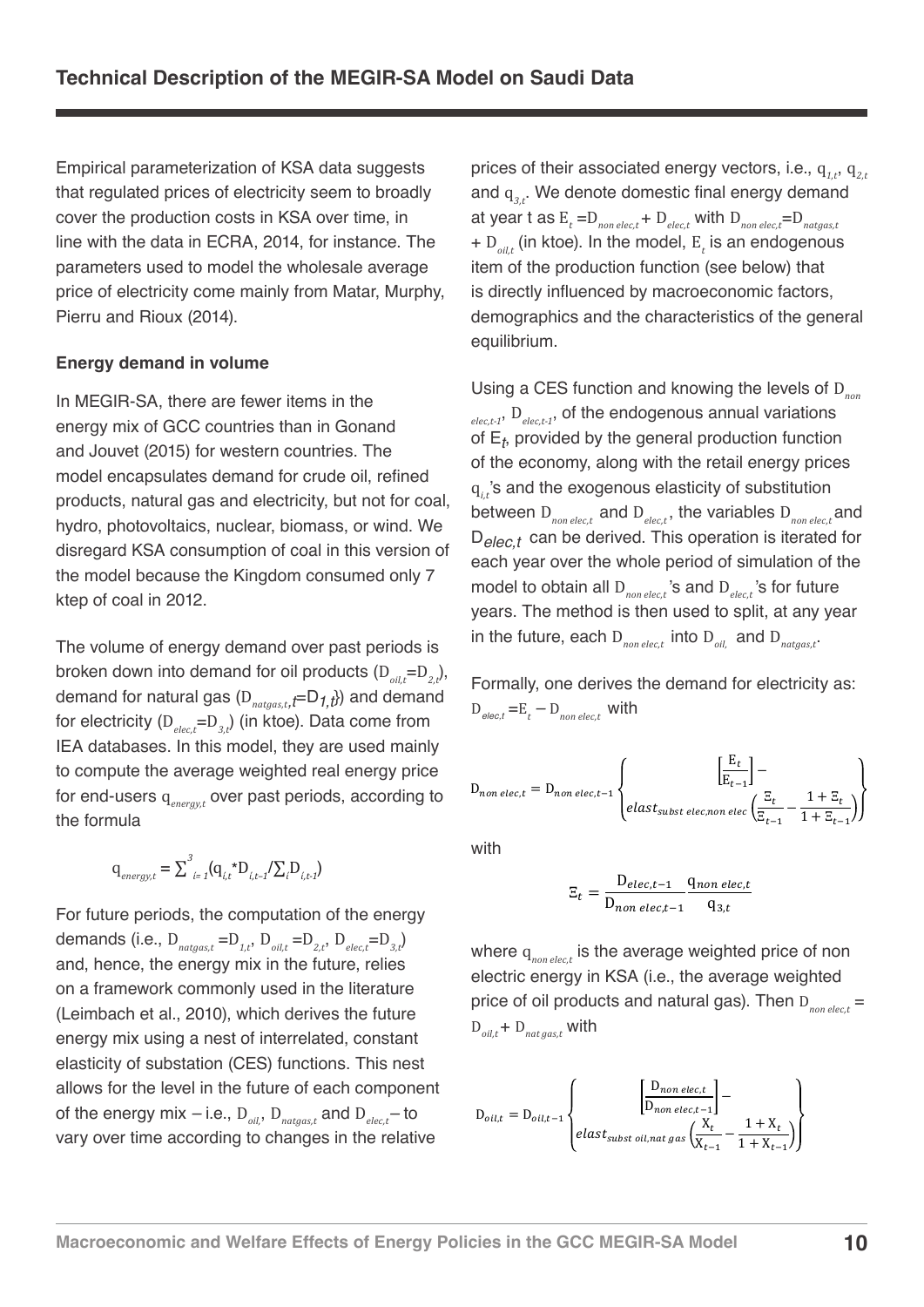with

$$
X_t = \frac{D_{nat\ gas,t-1}}{D_{oil,t-1}} \frac{q_{2,t}}{q_{1,t}}
$$

where  $q_{2t}$  is the end-use price of oil products and  $q_{1t}$ is the end-use price of natural gas in KSA.

In such a framework, the dynamics of the energy mix depends largely on the changes in the relative prices of oil, natural gas and electricity. The more the relative price of one source of energy increases, the more its relative demand declines.

This setting allows us to derive  $\text{cons}_{\text{ol},t} = \text{D}_{\text{ol},t}$  + D*elec,crude oil,t* + D*elec,refined oil,t,* the domestic consumption of oil, where D<sub>oilt</sub> stands for the demand for oil, crude or refined, in the non power sectors, D<sub>elec,crude oil,t</sub> is the demand for crude oil in the power sector, and D*elec,refined oil,t,* the demand for refined oil products in the power sector. Assuming that the structure of production of electricity from oil, crude or refined products, remains constant in the future,

$$
D_{elec, crude\ oil, t} = D_{elec, crude\ oil, t^{-1}} * \frac{D_{elec, t}/D_{elec, t-1}}{Eff_{el, 2, t, therm}/Eff_{el, 2, t-1, therm}}
$$

where Eff*el,2,t,therm* stands for the thermal efficiency, in percent, of producing power from oil.

Thus defined, the demand for oil in the power sector is influenced by the level of activity in the country, through D<sub>elec</sub> or through any other variable that modifies the intertemporal general equilibrium of model, such as demographics, policies, etc. The overall energy efficiency index, the total demand for energy and the elasticity of substitution between physical capital and energy are dealt with in the section covering the production function.

### **Demographics**

The main outputs of the sub module for demographics are a matrix of the population of age a at year t, a sub matrix of the Saudi employed population of age a at year t, and a sub matrix of the employed population of expatriates of age a at year t.

MEGIR-SA encapsulates around 60 cohorts, depending on average life expectancy, that best define its optimal consumption and leisure levels. The model is built on annual data and thus captures in a detailed way the dynamics of the population structure.

Each cohort is characterized by its age at year *t*, has N*t,a* members and is represented by one average individual. The average individual's economic life begins at 20 years (a=0) and ends with certain death at  $\Psi_{t0}$  (a= $\Psi_{t0}$ –20), where  $\Psi_{t0}$  stands for the average life expectancy at birth of a cohort born in year t.

Individuals making up a cohort are either nationals or expatriates. The main reason for distinguishing between nationals and expatriates in the model is that the former provide the domestic economy with savings as well as labor, whereas the latter are assumed to provide only labor to the domestic economy, with savings sent to foreign countries as remittances. Accordingly, this distinction allows the model to take account of and compute the macroeconomic effects of Saudization and notably its upward influence on the capital per unit of labor in KSA. (See next section, overlapping generations framework.)

The specification breaks up each cohort into working and non-working individuals, Saudis or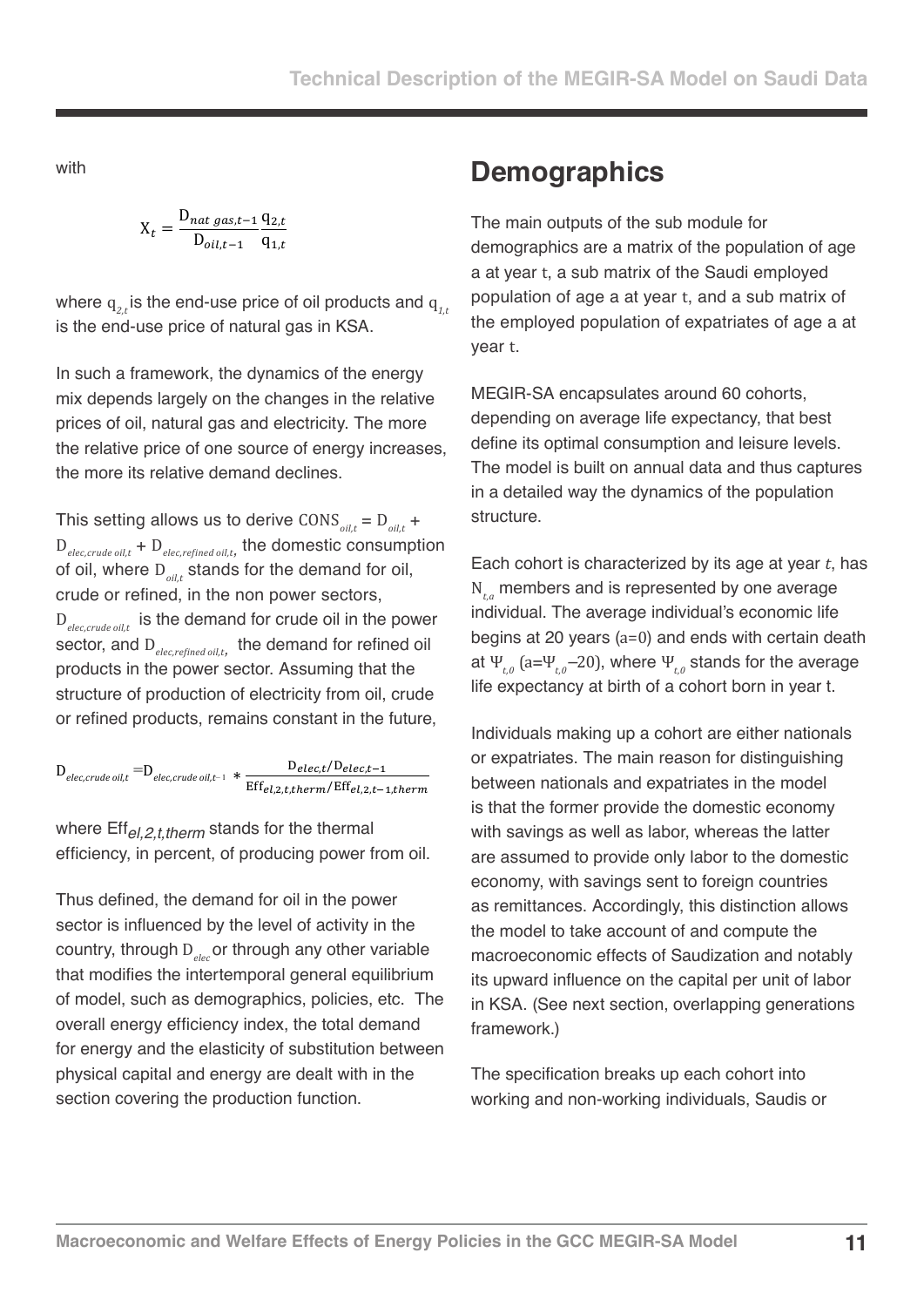expatriates. Saudi workers define their optimal consumption and labor supply. In each Saudi sub cohort, a proportion  $ν_{ta}$  of individuals is working and earn wages. The Saudi inactive population is divided into two components. A first component corresponds to individuals who never work or receive any pension during their lifetime. The proportion  $π_{i,a}$  of pensioners in a cohort is computed as a residual.

#### **The overlapping generations framework**

The main output of the sub module with the overlapping generations (OLG) of Saudi households is an intertemporal vector of private domestic supply of capital per efficient unit of labor at year t.

The OLG framework allows for modeling in detail of the interactions between the consumption/ savings and work/leisure arbitrages, fiscal and energy policies and demographics. For instance, the aggregate accumulation of capital is positively linked to the proportion of older employees in the population, and the gross income of private agents is influenced by fiscal policies and the level of public income from oil exports.

The Saudi household sector is modeled by a standard, separable, time-additive, constant relative risk aversion (CRRA) utility function and an intertemporal budget constraint. Each cohort is represented by a representative individual. This amounts to abstracting from heterogeneity within cohorts. GE-OLG models in general concentrate on intergenerational redistribution, because this is their main focus, and less on intragenerational redistribution – which is better analyzed, for example, using dynamic microsimulations *–* mainly because the numerical complexity of adding several dimensions of variables would lessen the tractability of the model.

The utility function has two arguments, consumption and leisure. In the model, private agents are assumed to have perfect foresight. The labor supply of the representative individual of a whole cohort  $(\ell_{t,a}) \in [0;1]$  is such that

$$
1 - \ell_{t,a} = v_{t,a} \left( 1 - \ell_{t,a}^* \right) + (1 - v_{t,a}) = 1 - v_{t,a} \ell_{t,a}^* \ge 1,
$$

where ν is the fraction of working individuals in a cohort aged a in year t and  $\ell^*_{t,a}$  is the optimal fraction of time devoted to work by the working sub cohort. For instance, if ν<sub>t,a</sub>=70 percent of a cohort age a at a year t are working and devote  $\ell^*_{\ell,a}$ =0.5 of their available time to labor, then the average individual of the same cohort devotes  $\ell^*_{\ell^2}$ =35 percent of his/her available time to labor, and 65 percent to leisure.

The objective function over the lifetime of the average working individual of a cohort of age a born in year t is:

$$
U_{t,0}^{*} = \frac{1}{1-\sigma} \sum_{j=0}^{\psi_{t,0}} \left\{ \frac{1}{(1+\rho)^{j}} \left[ \left( \frac{\left( c_{t+j,j}^{*} \right)^{1-\frac{1}{\xi}} + \sum_{j=1/\xi}^{1-\eta} \right)^{1-\eta}}{\chi \left( H_{j} \left( 1 - \ell_{t+j,j}^{*} \right) \right)^{1-1/\xi}} \right)^{\frac{1}{1-\eta}} \right\}^{1-\sigma} \right\}
$$

where  $c^*_{t \cdot tjj}$  is the consumption level of the average individual of the working sub cohort of age j in year t, *ρ* is the subjective rate of time preference, *σ* is the relative risk aversion coefficient and, for a CRRA function, this coefficient is equal to the inverse of the intertemporal substitution coefficient.

$$
\left( \left( c_{t+j,j}^* \right)^{1-1/\xi} + \chi \left( H_j \left( 1 - e_{t+j,j}^* \right) \right)^{1-1/\xi} \right)^{\frac{1}{1-1/\xi}}
$$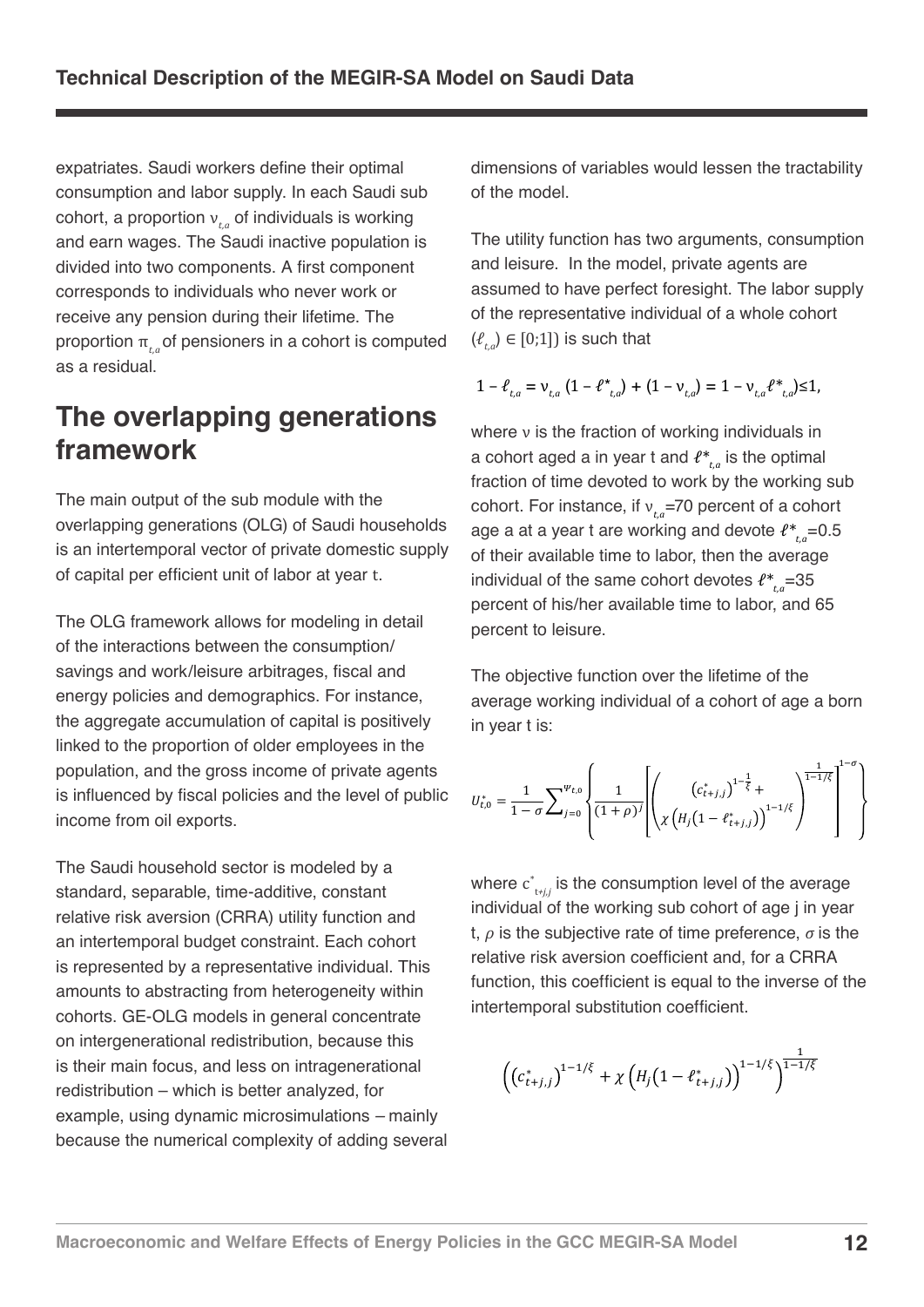*χ* is the preference for leisure relative to consumption, *1/ξ* the elasticity of substitution between consumption and leisure in the instantaneous utility function, and H*<sup>j</sup>* a parameter whose value depends on the age of an individual and whose annual growth rate is equal to the annual gains of labor-augmenting technical change (with  $H<sub>o</sub>=1$ ).

Introducing this last parameter stabilizes the ratio of the contributions of consumption and leisure to utility when technical progress is strictly positive. The Euler equation (below) suggests that the annual growth rate of consumption is equal, at the steady state, to the difference between the interest rate and the discount rate, which in turn is equal to annual gains of labor augmenting technical change.

Introducing an endogenous labor market in general equilibrium models with OLG poses several challenges. Among other things, many models compute the households' optimal behavior using shadow wages during the retirement period (e.g., Auerbach and Kotlikoff, 1987). The use of numerically computed shadow wages allows for meeting a temporal constraint during the retirement period, i.e., when the fraction of time devoted to leisure is equal to 1. These shadow wages are proxies for Kuhn-Tucker multipliers. While, in principle, mathematically correct, this method may not be very intuitive from an economic point of view, since it assumes that agents keep optimizing between work and leisure even during the retirement period.

One practical issue with the shadow wage approach as implemented in this literature is that the method chosen to derive the shadow wages has an impact on the overall general equilibrium and, therefore, on all variables via the intratemporal first order condition. In addition, this approach makes it

practically impossible to derive an analytical solution to the model and complicates its numerical solution.

These problems can be overcome by specifying the model in such a way that the households' maximization problem can be solved in two steps. The specification separates each cohort into working individuals, who decide on their optimal consumption and labor supply, and non working individuals, whose labor supply is zero by definition. Variables in the households' maximization program denoted with a star (\*) refer to the sub cohort of working individuals. Variables with no star refer to the whole cohort.

The intertemporal budget constraint for the working sub cohort of age 20 (i.e., a=0) in year t is:

$$
\ell_{t,0}^{*}\omega_{t,0} + \sum_{j=1}^{\Psi_{t,0}} \left[ \ell_{t+j,j}^{*}\omega_{t+j,j} \prod_{i=1}^{j} \frac{1}{(1+r_{t+i})} \right]
$$

$$
= c_{t,0}^{*} + \sum_{j=1}^{\Psi_{t,0}} \left[ c_{t+j,j}^{*} \prod_{i=1}^{j} \frac{1}{(1+r_{t+i})} \right]
$$

Parameter  $\omega_{\text{tr,}i}$  is the after tax income per hour worked such that  $\omega_{_{t\neq j,j}}$ = w<sub>t</sub>  $\varepsilon_{_{a}}(1-\tau_{_{t,NA}}-\tau_{_{t,P}})$ . w<sub>t</sub> stands for the gross wage per efficient unit of labor, which stems from the maximization of the production function, (see below). The parameter ε*a* links the age of a cohort to its productivity. Following Miles (1999), a quadratic function is used:  $\varepsilon_a$  (a) =  $\exp^{0.05(a+20)-0.0006(a+20)^2}$ . Parameter  $\tau_{t,P}$  stands for the proportional tax rate financing the PAYG pension regime *–* see below, public finances module section *–* paid by households on their income from their labor.  $\tau_{\text{tNA}}$  stands for the rate of a proportional tax levied on labor income and pensions to finance public non aging related public expenditure  $d_{\text{max}}$ . (See below, public finances section.)

In a specification like this, the working sub cohort always chooses a strictly positive optimal working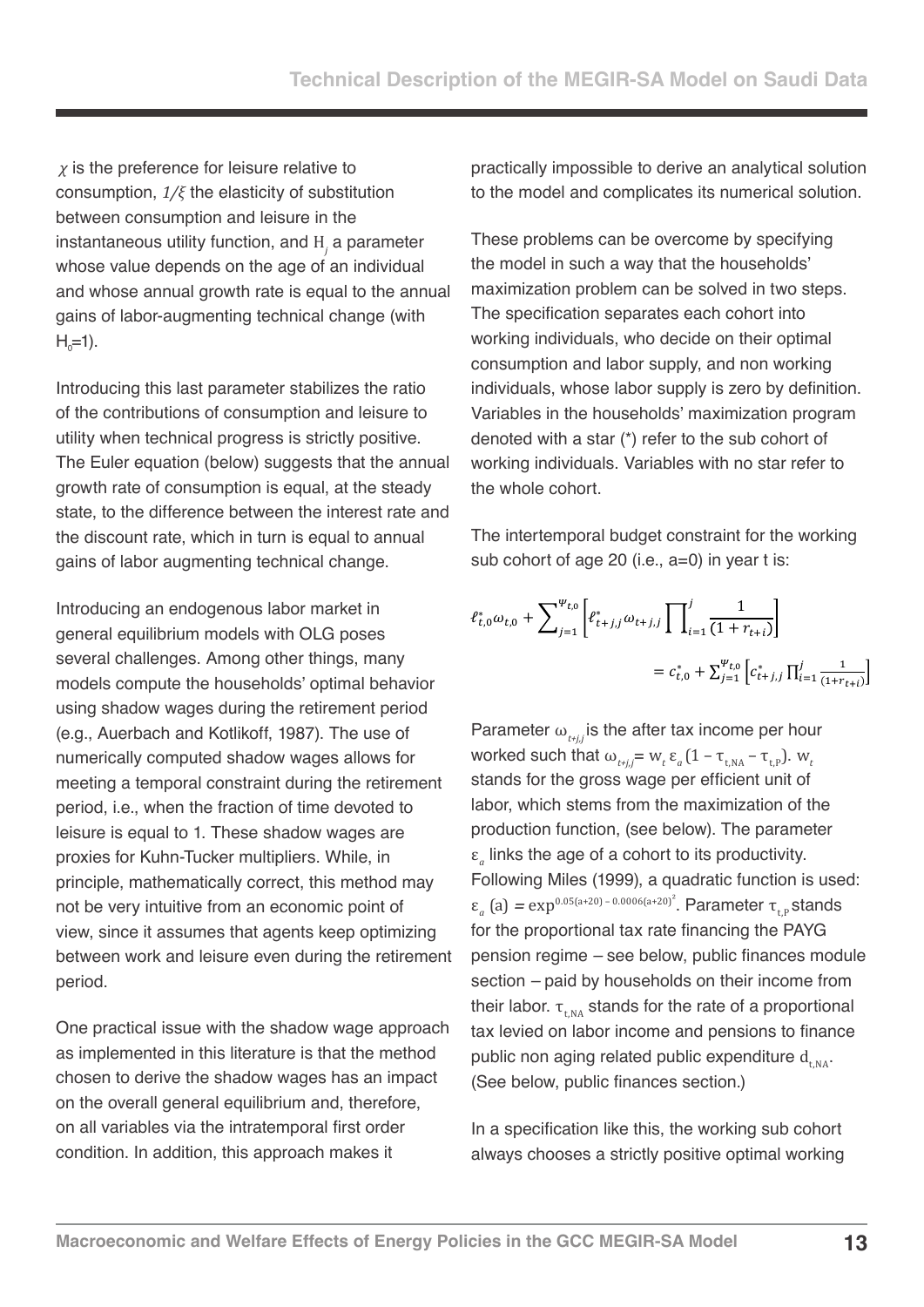time throughout its life. In other words, the representative individual associated with the working sub cohort never retires. This property of the model does not lead to unrealistic results because each entire cohort consists of a working sub cohort and a non working sub cohort, with weights that vary with the age of the cohort. In fact, for the representative individual associated with the whole cohort, the retirement age is defined exogenously through the ν*t,a*'s which become equal to zero at greater age. Since  $1-\ell_{ta} = 1-\nu_{ta}$   $\ell_{ta}^*$  the representative individual associated with the whole cohort retires in the model when the exogenous parameter ν<sub>ι</sub> reaches zero.

In this model, endogenizing the retirement decision with the  $\ell^*_{t_a}$  would bring about serious problems. The year when  $\ell^*_{t,a}$  becomes equal to zero is closely related to the function  $\varepsilon_a$  (a) =  $\exp^{0.05(a+20)}$  $0.0006(a+20)<sup>2</sup>$  linking age and individual productivity and its decline after some threshold years. Indeed, the first order condition suggests that  $\ell^*_{t,a} = 0$  only if  $\varepsilon_{a}$ (a) declines sufficiently so that

$$
1 - \ell^*_{t,a} = (\chi/\omega^*_{t,a})^{\xi} c^*_{t,a}
$$
 equals 1.

The associated retirement age can be very high with such a specification (more than 90). Moreover, there is a debate about the form of the function  $\varepsilon_a$ *(a)*, which may not decline after some threshold years. For these reasons, endogenizing the retirement decision using the ℓ\**t,a*'s brings about significant problems, at least in this dynamic, general equilibrium context. It is noteworthy that Auerbach and Kotlikoff (1987), for example, impose an exogenous retirement age of 66 in their model.

The first order condition for the intratemporal optimization problem is derived from equalizing the ratio between the marginal utilities of consumption and leisure with the ratio of consumption and leisure prices. In the model, the price of the goods

produced is 1. The price of leisure – that is, its opportunity cost – is equal to  $\omega_{t,a}$ , the net wage per unit of efficient labor for cohort (a,t). Some algebra yields the optimal relation between  $c^*_{t,a}$  and  $e^*_{t,a} > 0$ : 1–  $e^*_{t,a} = \left(\frac{x}{\omega_{t,a}}\right)$  $\int_{t,a}^{t}$  $H_a$ >0.

A higher after tax work income per hour worked ω*t,a*  prompts less leisure  $(1 - \ell^*_{t,q})$  and more work  $\ell^*_{t,q}$ . Thus the model captures the distortive effect of a tax on labor supply.

The first order condition for the intertemporal optimization problem derives from maximizing the intertemporal utility function under the budget constraint.

Solving with a Lagrangian, and after some algebra, the following Euler equation is obtained (where κ  $=1/σ$ :

$$
\frac{c_{t,a}^*}{c_{t-1,a-1}^*} = \left(\frac{1+r_t}{1+\rho}\right)^k \left(\frac{1+\chi^{\xi} \omega_{t,a}^{1-\xi}}{1+\chi^{\xi} \omega_{t-1,a-1}^{1-\xi}}\right)^{\frac{K-\xi}{\xi-1}}.
$$

If after tax income per hour worked  $\omega_{t,a}$  is steady, and the real rate of return  $r_t$  is higher than the psychological discount rate *ρ*, consumption will rise over time for each cohort. If the after tax work income per hour worked  $\omega_{ta}$  rises over time, and the real rate of return  $r_{\rm t}$  is steady and higher than the psychological discount rate  $\rho$ , consumption  $c^*_{t,a}$ will rise over time. Lower risk aversion *(σ)* (hence higher *σ*) implies larger intertemporal changes in consumption. That is in the normal case, where the real rate of return  $r_t$  is higher than the psychological discount rate *ρ*.

Plugging this Euler equation back into the budget constraint yields the initial level of consumption for the working cohort aged a at year t  $c^*_{t,0}$ . The optimal consumption path for each working sub cohort is derived from the optimal value of  $c^*_{t,0}$  and the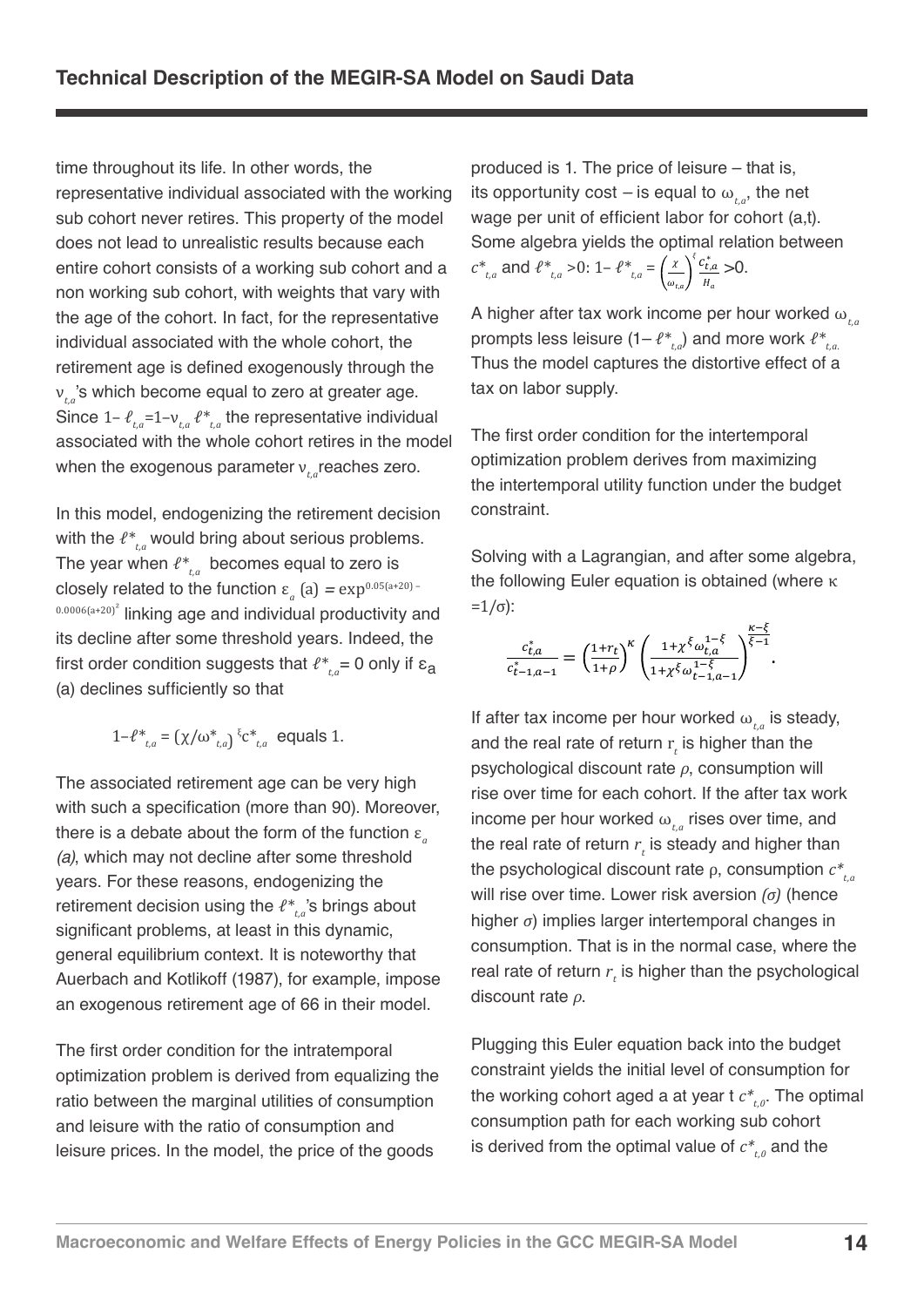Euler equation. The paths of the labor supplies of the working cohorts  $\ell^*_{t_a}$  are then derived from the  $c^*$ <sub>ta</sub>'s using the intratemporal first order condition. Eventually, the optimal labor supply of the average individual of a whole cohort ℓ*t,a*, defined as  $1-\ell_{ta} = 1-\nu_{ta} \ell_{ta}^*$ , can be derived. Knowing the optimal paths,  $\ell_{ta}$  simplifies the computation of the optimal level of consumption of the average individual that is representative of a whole cohort.

The values  $c^*_{t,a}$  are obtained by maximising the utility function of the average individual of a whole cohort, where the labor supply  $1-\ell_{ta} = 1-\nu_{ta} \ell_{ta}^* \geq 0$  is already known, i.e.:

$$
U_{t,0} = \frac{1}{1-\sigma}\sum\nolimits_{j=0}^{\psi_{t,0}}\left\{\frac{1}{(1+\rho)^j}\left[\binom{\left(c_{t+j,j}\right)^{1-\frac{1}{\xi}}+\left(\frac{1}{1-1/\xi}\right)^{1-1/\xi}}{ \chi\left(H_j\left(1-\ell_{t+j,j}\right)\right)^{1-1/\xi}}\right\}^{-1-\sigma}\right\}
$$

under the intertemporal budget constraint:

$$
y_{t,0} + \sum_{j=1}^{\Psi_{t,0}} \left[ y_{t+j,j} \prod_{i=1}^j \frac{1}{(1+r_{t+i})} \right] = c_{t,0} + \sum_{j=1}^{\Psi_{t,0}} \left[ c_{t+j,j} \prod_{i=1}^j \frac{1}{(1+r_{t+i})} \right]
$$

where  $y_{t+i,j}$  stands for the total income net of taxes of the average individual representative of a whole cohort, such that  $y_{t,a} = \ell_{t,a} w_t \varepsilon_a (1 - \tau_{t,NA} - \tau_{t,P}) + d_{t,NA}$  $d_{t,energy} + \Phi_{t,a}$ .

In this expression, Φ*t,a* stands for the pension income received by the retirees of a cohort. (See below, public finances section.) The variable  $d_{tN}$ stands for the non aging related public current expenditure that Saudi private agents receive in a lump sum fashion, irrespective of age and income.

It is defined as  $d_{tNA} = \Theta_{current} / \sum_{a} N_{t.a}$ *Saudis* where Θ*t* is the aggregate current public expenditre (in billion real SAR, see public finances section), and N*t,a,Saudis* the number of Saudi individuals in the cohort aged a at year t. The variable  $d_{f,N_A}$  is used

as a monetary proxy for goods and services in kind brought by the public sector and consumed by Saudi private agents.

The variable *dt,energy* stands for the energy expenditures paid by one Saudi individual, such that  $\mathbf{d}_{t, energy} = \frac{C_{en} \sum_a (w_t \varepsilon_a v_{t,a} \mathbf{N}_{t,a} + \Phi_{t,a} \pi_{t,a} \mathbf{N}_{t,a})}{\sum_a \mathbf{N}_{t,a}}$  $_a N_{t,a}$  $\frac{\mathbf{q}_{energy,t}\mathbf{E}_{t}}{\mathbf{A}_{t}}$ 

where ( $w_t \epsilon_a v_{t,a} N_{t,a} + \Phi_{t,a} \pi_{t,a} N_{t,a}$ ) is the aggregate tax base comprising wages and pensions, C<sub>en</sub> is a constant of calibration and  $\frac{q_{energy,t}E_t}{A_t}$  captures the dynamics of energy expenditures for one efficient unit of labor. Here the formula uses N*t,a*, i.e., the total population, Saudi or expatriates, because the domestic consumption of energy in Saudi Arabia mirrors the energy consumption of Saudis and expatriates as well. Data from CDSI (2014) suggest that the fraction of consumption devoted to energy is the same for Saudis and for expatriates on average.

The optimal path for consumption stems from the Euler equation, using a Lagrangian:

$$
\frac{c_{t,a}}{c_{t-1,a-1}} = \left(\frac{1+r_t}{1+\rho}\right)^k
$$

where the intertemporal substitution coefficient is equal to the inverse of the risk aversion ( $\kappa = \sigma^{-1}$ ) parameter. The initial level of consumption c *t,0 –* i.e., the level of consumption of a cohort of age 20 at year t *–* is obtained by plugging the Euler equation into the budget constraint. Having computed the optimal path of consumption for all the cohorts of the model, average individual saving  $(s_{ta} = y_{ta} - c_{ta})$ and individual wealth  $(\Omega_{t,a} = (1+r_t) \Omega_{t-1,a-1} + s_{t,a})$  can be computed. The annual saving is assumed to be invested in the capital market, yielding the interest rate  $r$ <sub>t</sub> The interest payments are capitalized into individual wealth.

The total capital supplied by Saudi households is W*<sup>t</sup>* =∑*<sup>a</sup>* (Ω*t,a* N*t,a,Saudis*) .It is assumed to correspond to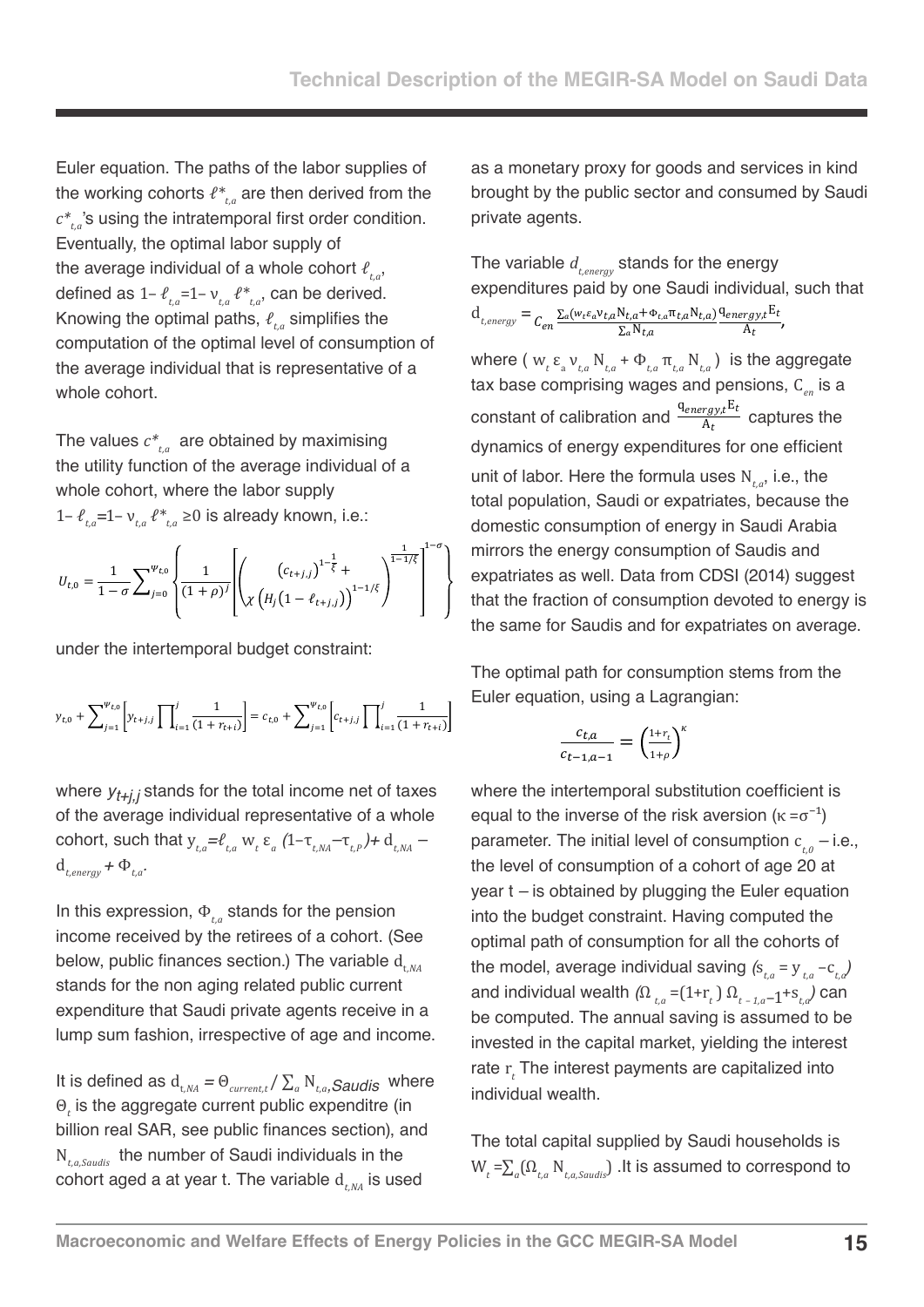the total capital supplied by private agents to the domestic economy. Expatriates are assumed to send all their savings abroad. Total efficient labor supply is aggregated in the same way, using the optimal labor supplies of the average individuals (ℓ*t,a*'s), although without distinguishing between Saudis or expatriates, since both work in KSA. By dividing the stock of capital supplied by nationals to their domestic economy W<sub>r</sub>, by the optimal labor supply, the intertemporal vector of private Saudi supply of capital per efficient unit of labor at year t can be arrived at.

A notable feature of this OLG is that it allows for taking account of a rebound effect resulting from higher energy efficiency. Indeed, a rise in energy efficiency ( $B_t$ , see below) weighs on  $E_t$ , all else being equal, thus on d*t,energy,* and consequently triggers an upward effect on  $y_{t,a}$  and also on GDP, which in turn feeds into a higher  $E_{t}$ . The net effect on  $E<sub>r</sub>$  is endogenously computed by the model through the numerical convergence when computing the intertemporal general equilibrium.

Another property of this OLG framework is that it can model the aggregate effects of a progressive Saudization of the labor market. Saudization in this setting triggers a boost to the stock of non oil private capital per unit of efficient labor. Saudization leads to more capital accumulation, since the savings of natives are kept in the domestic economy and benefit it. Expatriates are assumed not to participate in the accumulation of capital in KSA.

Given this structure, the model computes endogenously the total amount of income received by Saudi agents, net of taxes and energy expenditures, including transfers that recycle public income from oil exports, and taking account of the public stock of infrastructure that contributes to the production function and increases wages per unit of efficient labor *–* for the latter, see section 2.4. below. This total amount corresponds to a modeled GNP. It is assumed that remittances sent back to KSA by Saudis living in foreign countries are negligible at the aggregate scale.

## **The production function**

The main outputs of the sub module with the production function are an intertemporal vector of marginal productivity of capital (r<sub>i</sub>), of wage per unit of efficient labor (w<sub>t</sub>), of total energy demand (E<sub>t</sub>), of demand for capital per unit of efficient labor and of GNP, all at year t.

The production function refers here to the private non oil sector of a GCC country. The production function is a CES nested one, with two levels: one linking the stock of productive capital and labor, the other relating the composite of the two latter with energy. We follow Glomm and Ravikumar (1997) here for the method of including the stock of public capital in the production function. We have checked that our results were robust to other, different ways of inserting the stock of public capital in the function.

The K-L module of the nested production function is:

$$
C_t = K_{KSA\,pub,t}^{\varsigma} \left[ \alpha \left( K_{KSA\,priv,t} \right)^{1-\frac{1}{\beta}} + \sqrt{\frac{1}{1-\frac{1}{\beta}}} \right]
$$

$$
(1-\alpha) \left[ A_t \overline{\varepsilon}_t \Delta_t L_t \right]^{1-\frac{1}{\beta}}
$$

The parameter α is a weighting parameter; *β* is the elasticity of substitution between physical capital and labor;  $L_t$  is the total labor force; and  $A_t$  stands for an index of total factor productivity gains which are assumed to be labor augmenting, i.e., Harrod neutral. The parameter

$$
\bar{\varepsilon}_t = \sum_{a}^{\max(a,t)} \varepsilon_a \frac{\nu_{t,a} N_{t,a}}{L_t}
$$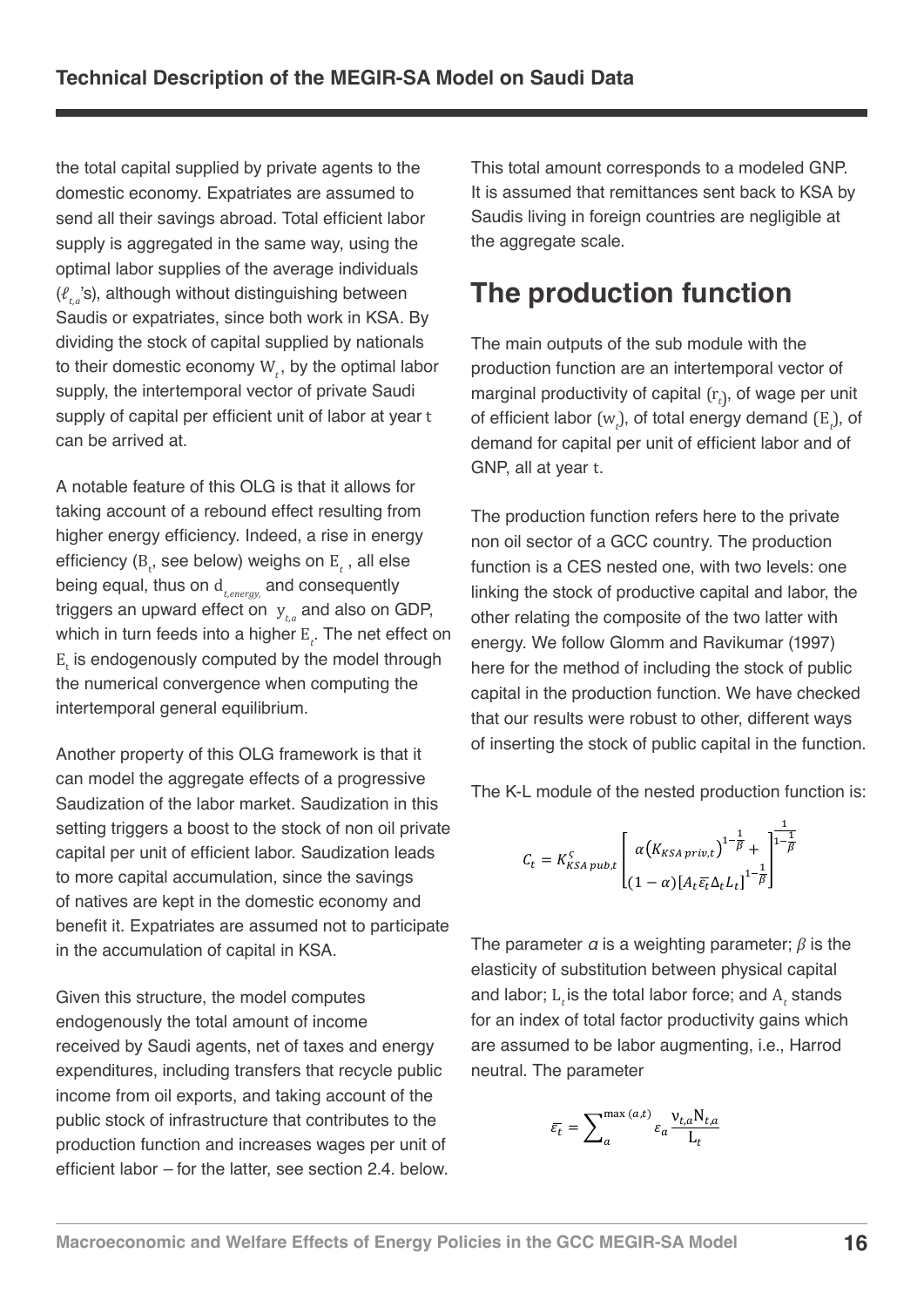links the aggregate productivity of the labor force at year t to the average age of active individuals at this year. N*t,a* is the total number of individuals aged a at year t.

It should be noted here that parameter ν*t,a* is the fraction of a cohort of age a in t which is employed and receives a wage.  $\Delta_t$  corresponds to the average optimal working time in t. Thus  $\Delta_{_t}$  L<sub>t</sub>, corresponds to the total number of hours worked, and  $A_t^t\,\bar{\epsilon}_t^{\,}A_t^{\,}L_t^t$  is the labor supply expressed as the sum of efficient hours worked in t, or, as an equivalent, the optimal total flow of efficient labor in a year t *—* i.e., the optimal total labor supply brought by Saudis and expatriates. The Saudi labor supply is partially endogenous, insofar as  $\Delta$ <sub>t</sub> is endogenous.

The stock of physical capital available to the non oil sector comprises a demand for capital by private agents K<sub>KSA privt</sub> and a public stock of capital K<sub>KSA pubt</sub> that stands for the infrastructure that benefits the private sector. Profit maximization of the production function in its intensive form, i.e., with  $K_{KSA\,privt}$  =  $\frac{K_{KSA\,priv,t}}{A_t\bar{\varepsilon}_t\Delta_tL_t}$ , yields optimal factor prices, namely, the equilibrium cost of physical capital:

$$
r_t = k_{KSA\,pub,t}^S \left[ \alpha \left( k_{KSA\,priv,t} \right)^{\frac{\beta-1}{\beta}} + 1 - \alpha \right]^{\frac{1}{\beta-1}} \left[ \alpha k_{KSA\,priv,t}^{\frac{-1}{\beta}} \right]
$$

and the equilibrium gross wage per unit of efficient labor:

$$
w_{t} = k_{KSA\,pub,t}^{S} A_{t} \left[ \alpha \left( k_{KSA\,pub,t} \right)^{1-\frac{1}{\beta}} + 1 - \alpha \right]^{\frac{1}{\beta-1}} [1 - \alpha]
$$

These equilibrium relationships show the influence of the stock of public infrastructures  $K_{KSA, min}$  on the income of private agents  $(r_{t}$  and  $w_{t}$ ). Once parameterized, these expressions show that a higher level of K<sub>KSA pub,t</sub> also triggers, all else being equal, a higher level of  $r_{_t}$  and  $w_{_t}$  — where as a higher level of  $K_{\scriptscriptstyle{KSA\,priv,t}}$  fosters  $w_t$  but lessens  $r_t$ (see Rioja, 2001). More infrastructure enhances

the income of both factors of production, and thus bolsters activity.

In the previous CES production function, C<sub>r</sub> stands for an aggregate of production in volume. However, since intermediate consumption does not appear in its expression, it is implicitly disregarded. Introducing energy demand  $E_t$  in a CES function, as Solow (1974), yields a more realistic production function  $Y_t$ , again in volume, associated with the added value which remunerates labor and capital:

$$
Y_t = [a(B_t E_t)^{Ven} + (1 - \alpha)[C_t]^{Ven}]^{\frac{1}{Ven}}
$$

where a is a weighting parameter,  $_{\text{ven}}$  is the elasticity of substitution between factors of production and energy (with <sub>ven</sub>1-1/elasticity), E<sub>t</sub> is the total demand for energy, and  $B_t$  stands for an index of (increasing) energy efficiency. The cost function is the solution of  $\min_{E_t, C_t} q_t B_t E_t + p_{ct} C_t$  under the constraint  $Y_t^{\text{ven}} = a(B_t E_t)$ *Yen* +  $(1 - \alpha) [C_t]^{\text{ven}}$ .

It is worth noting that in the latter expression, q*t* refers to the price of energy services, these services being measured by  $B_t E_t$ . The price of energy services q<sub>t</sub> is related to the price of energy computed in the energy module q<sub>eneravt</sub> by the relationship:  $q_t = B_t q_{\text{energy},t}$ . Solving with the Lagrangian, and given that the stock of capital, the labor supply, the cost of capital, the wage per unit of efficient labor, the deflator  $p_{ct}$  and the real price of energy  $q_{\text{energy,}t}$  are all known, and that  $B_t$  is exogenous, it is possible, after some manipulations, to derive the total energy demand

$$
E_{t} = \frac{q_t^{\overline{\gamma_{en}-1}} a^{\overline{\gamma_{en}-1}} c_t}{p_{C_t}^{\overline{\gamma_{en}-1}} (1-a)^{\overline{\gamma_{en}-1}}}.
$$

In the model, it can be checked that when C<sub>t</sub> increases, the demand (in volume) for energy  $E_{t}$  rises. When the price of energy services

q*t* =B*<sup>t</sup>* q*energy,t* increases, the demand for energy E*<sup>t</sup>*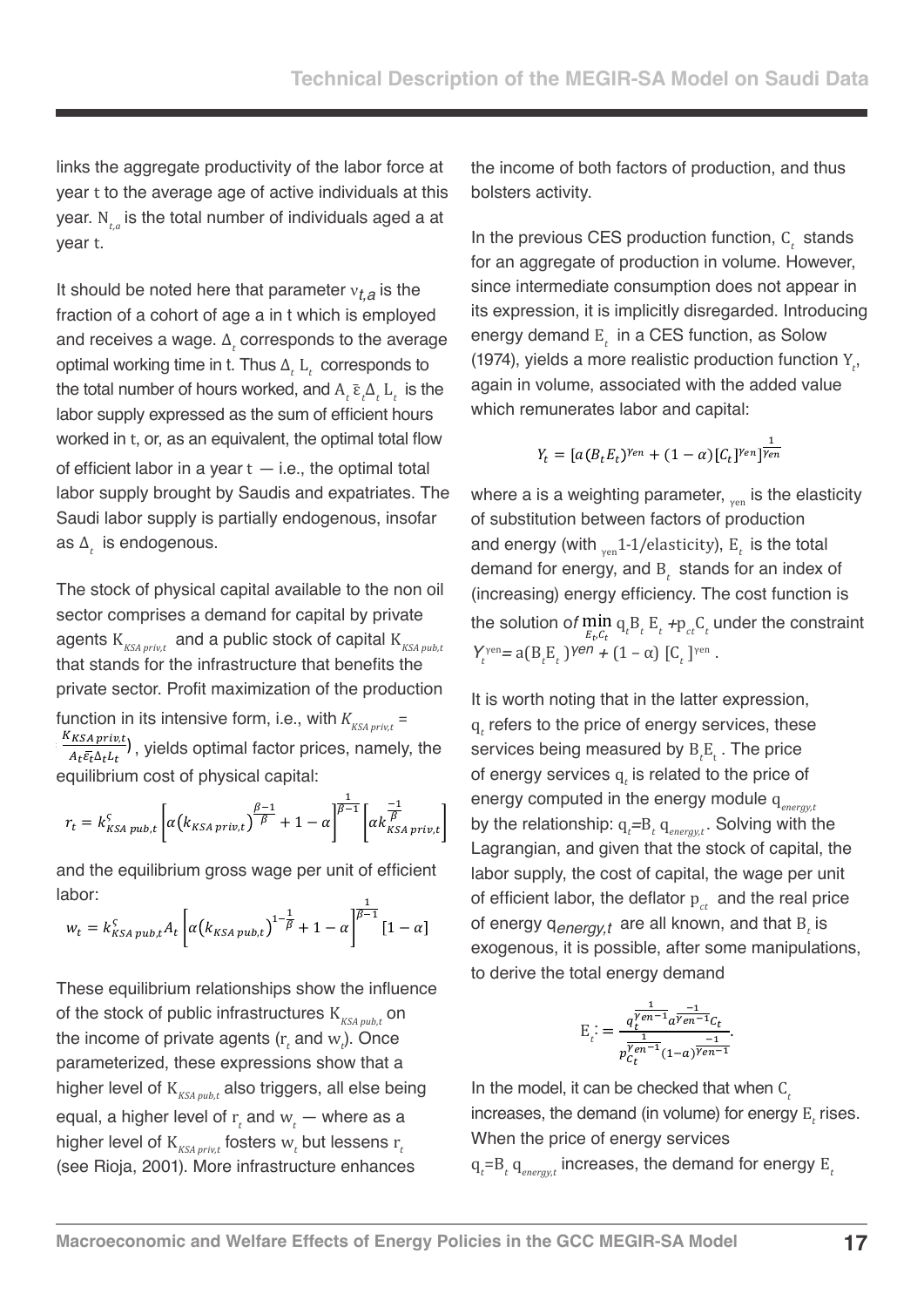diminishes. When energy efficiency  $B_t$  accelerates, the demand for energy  $E<sub>r</sub>$  is lower.

In this framework, the production function takes account of the fact that developing public infrastructures  $K_{KSA\,mht}$  is in itself an energy intensive policy, with an upward effect on domestic demand for energy (since  $\partial E_t / \partial K_{KSA\,sub}$ )>0).

As mentioned in the section on the model's energy module, the variable  $E_t$  is the main input for a nest of CES functions allowing for computing the relative importance in the future of each component of the energy mix  $-$  i.e.,  $D_{\text{out}}$ ,  $D_{\text{notmost}}$  and  $D_{\text{elect}}$ depending on changes in their relative prices (computing using the  $_{ax}$ 's) and exogenous public policy for some renewables. Thus the energy mix derives, through the total energy demand, from total activity in general equilibrium and from changes in energy prices which trigger changes in the relative demands for oil, natural gas, coal, electricity and renewables. Accordingly, the modeling allows for a) energy prices to influence the total demand for energy, and b) the total energy demand, along with energy prices, to define in turn the demand for different energy vectors.

## **Public finances**

The main outputs of the public finances sub module are the intertemporal vectors of public current expenditure (Θ<sub>current</sub>,), public capital expenditure (Θ<sub>capital,t</sub>) and public net stock of capital (K<sub>KSA pub</sub>), all at year t, in billions of 2005 Saudi Riyals.

The public sector is modeled via a central government with non aging related expenditures (Θ*current,t* and Θ*capital,t*) and an autonomous, aging related PAYG pension regime.

For central government, the public income from oil exports  $(Y_{\alpha i})$  is set out in the oil production sector

sub module (see above). The other public revenues  $(Y_{others})$  refer in the model to all the sources of public income that are not directly related with oil exports in Saudi Arabia. These include corporate tax, *zakat*, customs import duties and user fees. Insofar as these public revenues are on average proportional to growth in the long run at unchanged policies, our model simulates them with one aggregate tax on private agents that is proportional to their income.

Current public expenditure  $\Theta_{current}$  is redistributed in a lump sum fashion in the model, as a proxy of public services. Thus each Saudi private agent receives in cash a non aging related public good d<sub>t NA</sub> which does not depend on his/her age and is a proxy for public services.

As noted in the OLG framework section, this verifies  $\mathbf{d}_{t, \mathit{NA}} = \Theta_{\textit{current}, t} / \sum_{a} \mathbf{N}_{t, a, \textit{Saudis}}$  ∀t. Public capital expenditure  $\Theta_{\textit{constalt}}$  feeds into a gross stock of public capital  $K_{KSA\ \rho\nu b.t}$ , representative of public infrastructure, that is amortized over 40 years. For future periods, the public deficit is assumed to be nil and thus  $Y_{\text{oil},t} + Y_{\text{others},t} = \Theta_{\text{current},t} + \Theta_{\text{capital},t}$ .

In the baseline, no reform, scenario, the proportions of current expenditure and capital expenditure as a fraction of total central government expenditure are assumed to remain constant at their latest level, thus:

$$
\Theta_{current,t} = \frac{Y_{oil,t} + Y_{others,t}}{Y_{oil,t-1} + Y_{others,t-1}} \Theta_{current,t-1}.
$$

This model delivers simulations over several decades into the future, during which the populations of the GCC countries will probably experience aging. This will impact the financial situation of public PAYG schemes. The model takes this phenomenon into account by modeling a PAYG system that is financed by social contributions  $τ_{r}$ <sub>*ρ</sub>*</sub> that are proportional to gross labor income w*<sup>j</sup>* ε*j* .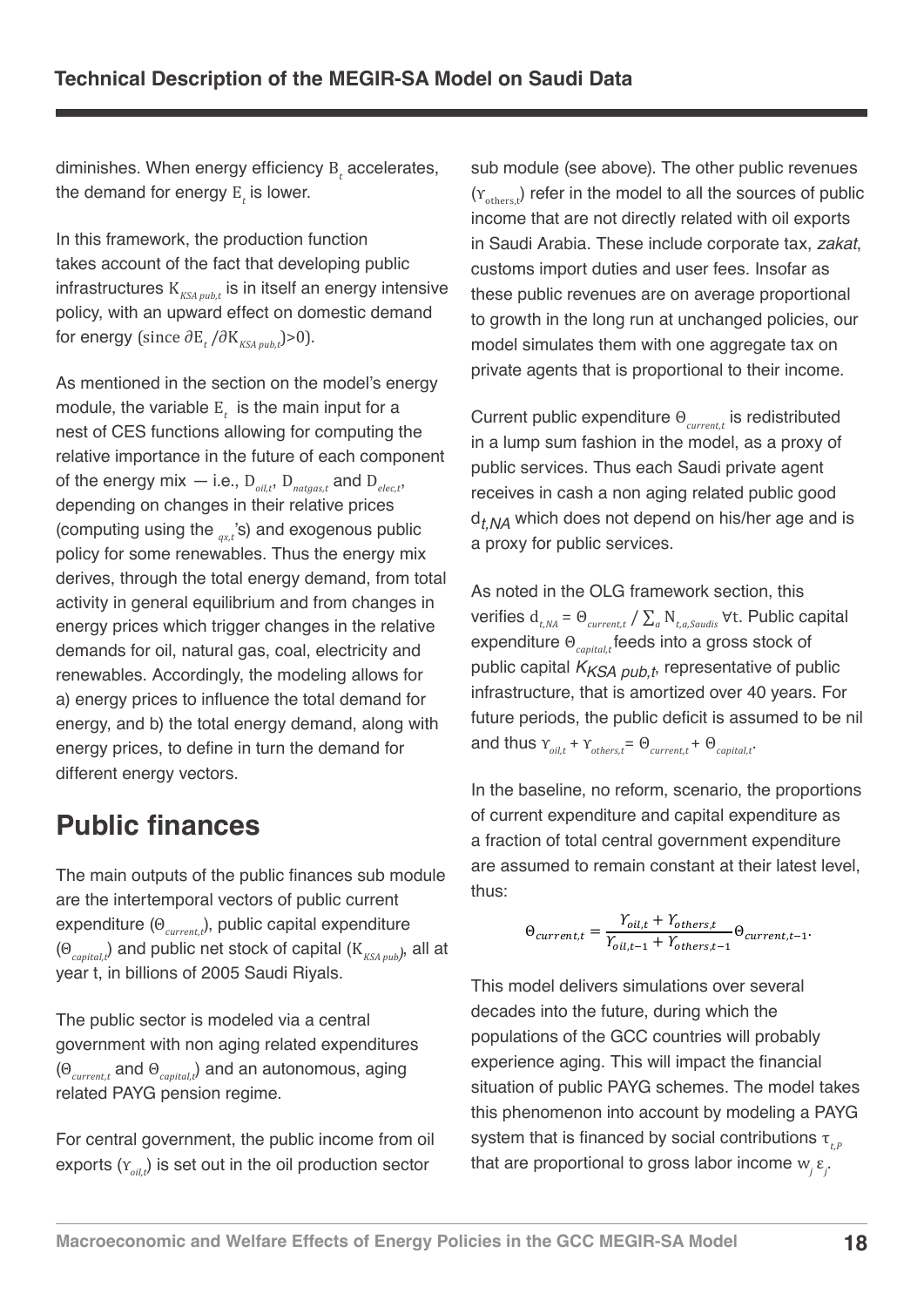The full pension  $\Phi_{\mu i j}$  is itself proportional to past labor income, depends on the age of the individual and on the age at which an individual is entitled to obtain a full pension. The pension of the average representative individual is flat over time *—* i.e., not wage indexed *—* but is adjusted each year by the change in the number of pensioners in each cohort. In all scenarios, the future imbalances of the PAYG regime, caused by demographic aging, are covered by a rise in τ<sub>*t p*</sub>.

### **Example of a parameterization on Saudi data**

Oil and energy sector: the domestic production of crude oil  $P_{ol/KSA}$  is set exogenously in the model by public authorities at 10.6 MMbbl/d in the future. For this paper, the price of a barrel of oil on world markets is taken from Oxford Economics' latest forecast and, after 2050, increases in real terms by +0.5 percent per year. The parameter ε*barrel/Poil,world,t* is the elasticity of the price of a barrel of oil to the world supply of oil, as suggested by simulations from the IEA (2014). The elasticity of substitution between oil and natural gas is 0.3 in the model. For future periods, we assume that the USD/SAR exchange rate remains constant at its current levels. The thermal efficiency of producing electricity from fossil fuels is constant at 35 percent.

Demographic*s*: all matrices are first computed with five-year age groups, then linearly interpolated to obtain annual data. Total population data come from the World Bank. For the labor force projection, our research uses participation rates by age group as computed by the International Labor Organization. We checked that this method of computing is compatible with data provided by the World Bank relating to the KSA labor force. In figures for the

employed population we use employment rates by age group provided by the International Labor Organization. We checked that this method of computing is compatible with data provided by the IMF relating to the employed population in KSA. The structure of each matrix by age group is assumed to remain constant after 2050, with only the levels increasing at a rate set at +2 percent every five years *—* i.e., close to +0.4 percent per year after 2050, slightly above demographic growth rates currently experienced by most western countries.

OLG framework/households' program: the households' psychological discount rate *ρ* is set at 2 percent per annum, in line with much of the empirical literature (Gourinchas and Parker, 2002). Parameter χ *—* the preference for leisure relative to consumption *—* is set to 0.25, in line with empirical literature. The elasticity of substitution between consumption and leisure in the instantaneous utility function  $(1/\xi)$  is equal to 1, so as to avoid a temporal trend in the conditions for the optimal working time (see Auerbach et Kotlikoff, 1987, p.35). The risk aversion parameter σ in the CRRA utility function is assumed to be equal to 1.33, implying an intertemporal substitution elasticity of 0.75. A standard result in financial and behavioral economics is to consider this parameter as greater than 1 (cf. Kotlikoff and Spivak, 1981). Kotlikoff and Spivak (1981) use 1.33. Epstein and Zin (1991) suggest values between 0.8 and 1.3 while Normandin and Saint-Amour (1998) use 1.5.

Production function: the elasticity of substitution between capital and labor is set at 0.8. A wide but still inconclusive body of empirical literature has attempted to estimate the elasticity of substitution between capital and labor in the CES production function. On average these studies suggest a value close to 1.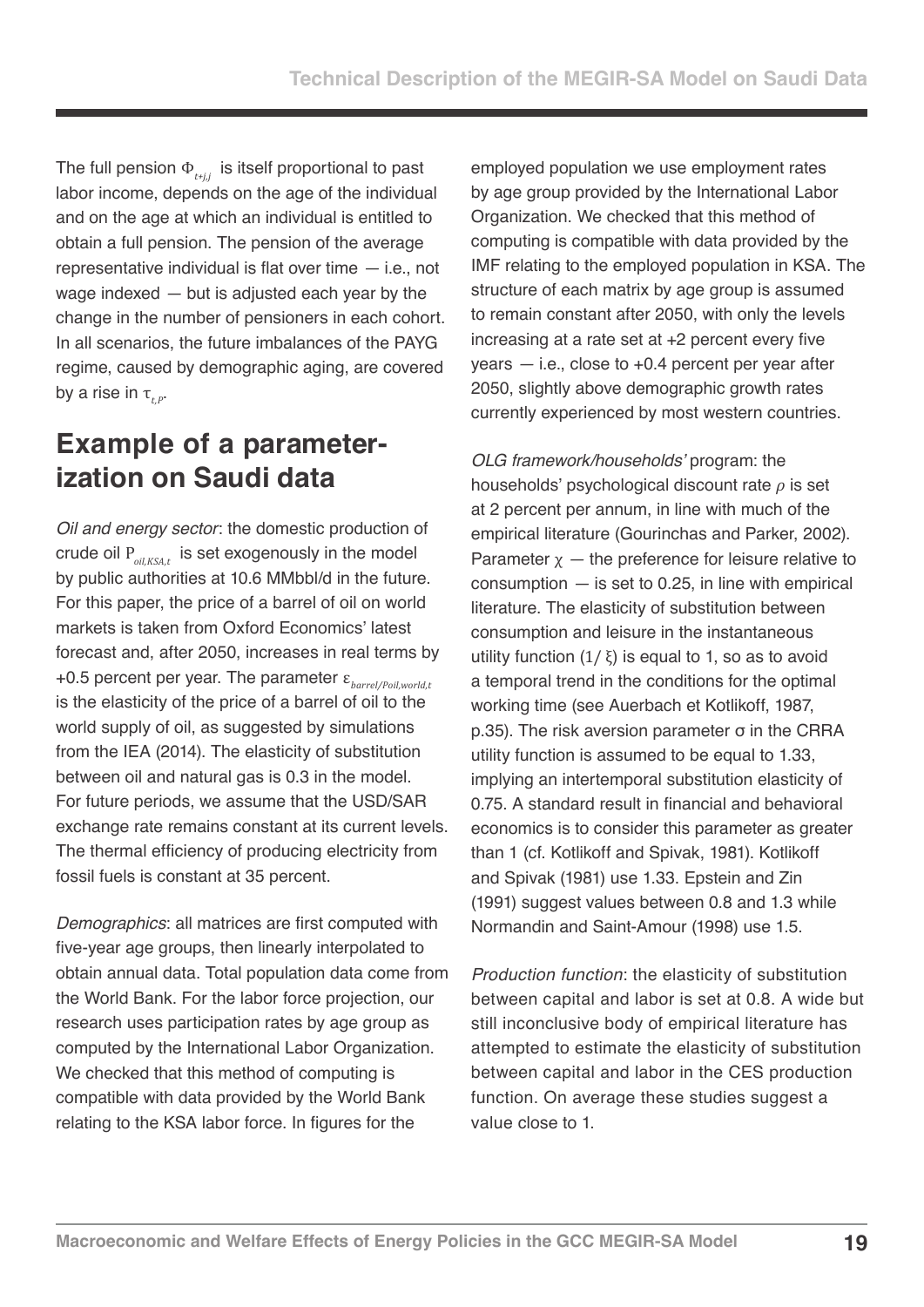The elasticity of substitution between energy and capital (y<sub>en</sub>) is 0.4. Hogan and Manne (1977) have suggested that the elasticity of substitution between energy and capital in a CES function could be proxied by the price elasticity of energy demand, which is easier to assess. It is generally agreed nowadays that physical capital and energy can be partial substitutes, especially in the long run.

The weighting parameter (a) in the CES production function with energy is set at 0.1. In the CES nest, Y*<sup>t</sup>* refers to aggregate production in volume, and thus takes account of intermediate consumption (here, B*t* ). Accordingly, the weighting parameter (a) should not be computed as the share of the value added of the energy sector in GDP but, preferably, as the share of intermediate consumption in energy items, as a fraction of private non oil GDP. In developed countries, this yields around 10 percent, a figure relatively stable over time.

The weighting parameter (a*)* in the K-L production function is set at 0.3. In models incorporating a depreciation rate (Börsch-Supan et al., 2003), the value for this parameter is usually higher, e.g., 0.4, corresponding approximately to the ratio *–* gross operating surplus/value added including depreciation *—* in the business sector. Assuming this figure of 0.4 and a standard depreciation rate as a percentage of added value of 15 percent yields a net profit ratio of around 0.3, this is close to Miles (1999) where 0.25 is used.

For annual gains of labor augmenting technical change in the non oil sector, we use -0.4 percent per year from 1990 until 2010, in line with IMF (2013) and Espinoza (2012). From 2010 onwards, we assume a value of +1.0 percent per year. Other assumptions relating to future gains of labor augmenting technical change would not greatly

affect our policy conclusions, since our results rely on differences between scenarios using the same assumptions for A<sub>t</sub>, thus offsetting the impacts on the levels of the variables of different values of  $A_t$ . For energy efficiency parameter  $B_t$ , we rely on a decomposition of GDP produced by KAPSARC, which suggests that average annual energy efficiency gains over past decades were slightly negative, at -0.2 percent.

Over past periods, we compute the stock of non oil private and public capital using SAMA data on gross fixed capital formation and then use the perpetual inventory method to derive stocks of capital. The base year of the model corresponds to 2000, when the output gap in KSA was close to 0 (IMF, 2013). The parameter *ς* that is associated with the public stock of capital in the production function is set at 0.15 in line with Glomm and Ravikumar (1997).

Public finances: the average effective age of retirement is set at 61 years. The level of the average replacement rate is computed as the ratio of pensions received per capita over gross wages received per capita. It is set at 100 percent on Saudi data (OECD, 2015).

Calibration and numerical convergence: as in Gonand and Jouvet (2015), and contrary to other studies, the model is not calibrated on some technical parameters *–* e.g., relative aversion to risk *–* so as to produce broadly observed variations in the stock of capital around the base year. This procedure can bias the results. MEGIR-SA is calibrated on a real average cost of capital in the base year 2000 (*r <sup>2000</sup>*) set at 6 percent. This level incorporates *–* as suggested by the life cycle theory *–* gains of labor augmenting technical change, discount rate, a spread mirroring risk on capital markets, and also the fact that it is higher in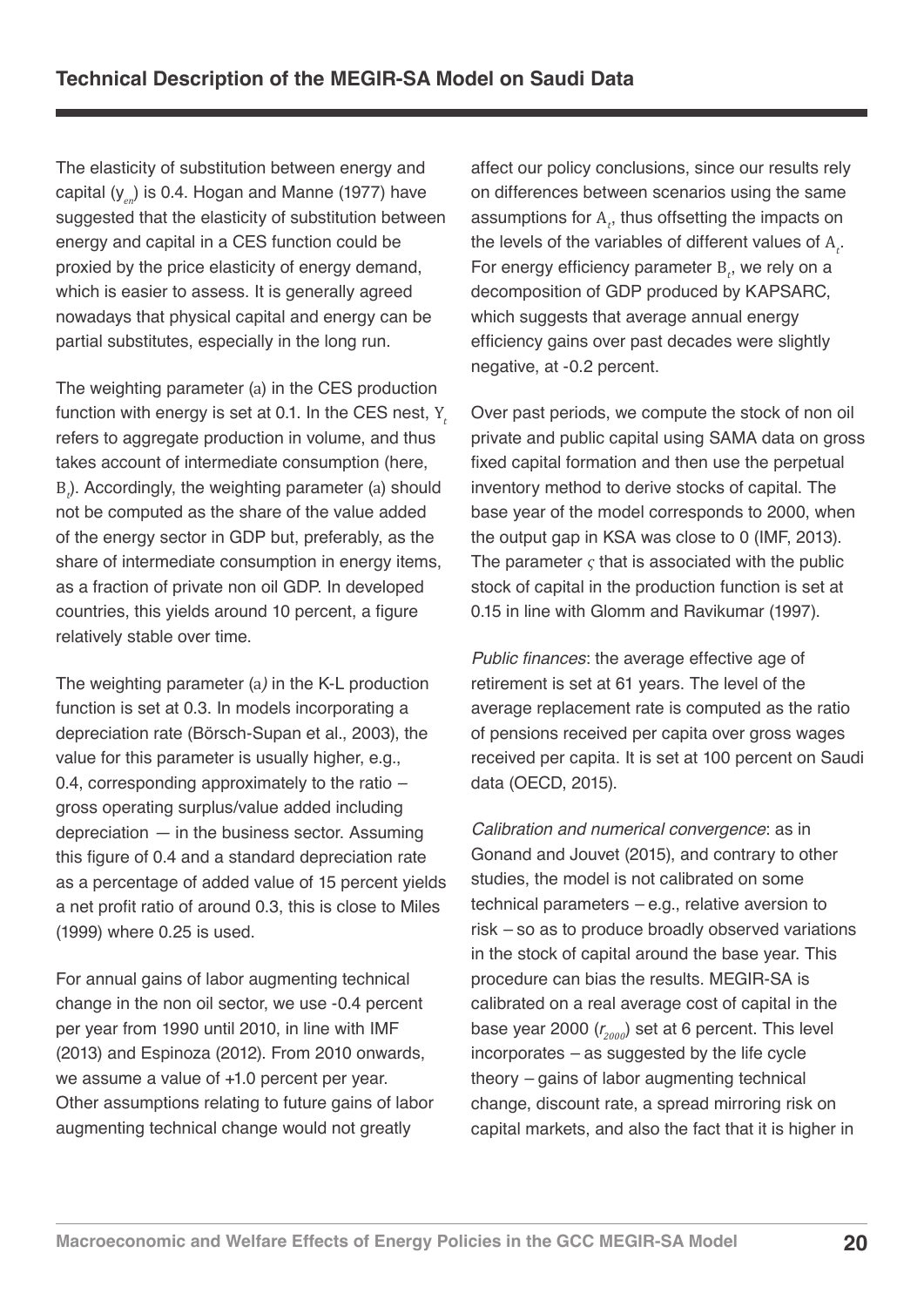relatively low capital intensive emerging countries than in well capitalized, developed countries. (Gonand and Jouvet (2015) calibrate their OLG-GE model on French and German data on 6 percent). It fits well with the KSA data relating to the stock of private non oil capital over the last 15 years.

The model is built exclusively on real data: the price of the good produced out of physical capital and labor  $p_{\alpha}$  is constant and normalized to 1. The intertemporal equilibrium of the model is dynamic: modifying one variable *–* i.e., the endogenous productivity of capital or the optimal wage, or energy retail prices, or oil exports, etc. *–* in a given year modifies the supply and demand of capital in that year and in any other year in the model, after as well as before the change. Numerical convergence applies to  $(\Xi_{_t})_{_d}$ =K $_{_{KSA\,priv,t}}$ /[A $_{_t}$ ε⁻ *<sup>t</sup>*∆*<sup>t</sup>* L*t* ] *–* the demand for capital per unit of efficient labor – and  $(\Xi_t)_s = W_t/[\Lambda_t \bar{\varepsilon}_t \Lambda_t \bar{\varepsilon}_t]$  — the supply of capital per unit of efficient labor. The numerical convergence is such that ∀t∈[2000;2079]; |(Ξ<sub>*t*</sub>)d – (Ξ*<sup>t</sup>* )s |<1 percent.

Any modification of the informational set of private agents *–* e.g., the announcement of a reform during the 2010s *–* involves a reoptimization process and defines new intertemporal paths for consumption, savings and capital supply. Before any informational surprise, the informational set corresponds to the baseline scenario. From the announcement onwards, a new intertemporal path of consumption is defined over its remaining lifetime by each living cohort, with assumed perfect foresight.

Gonand and Jouvet (2015) provide a robustness check on the sensitivity of the EG-OLG model of which MEGIR-SA is a new, profoundly revised and GCC oriented version. They find that the dynamics of the model is reasonably robust for a whole set of parameters. The dynamics of the model is, as anticipated, more impacted by different values for parameters directly linked with the dynamics of the accumulation of physical capital, i.e., the share of physical capital in the value added and the intertemporal elasticity of substitution. However, significant differences also appear for rather non consensual values relating to these two parameters.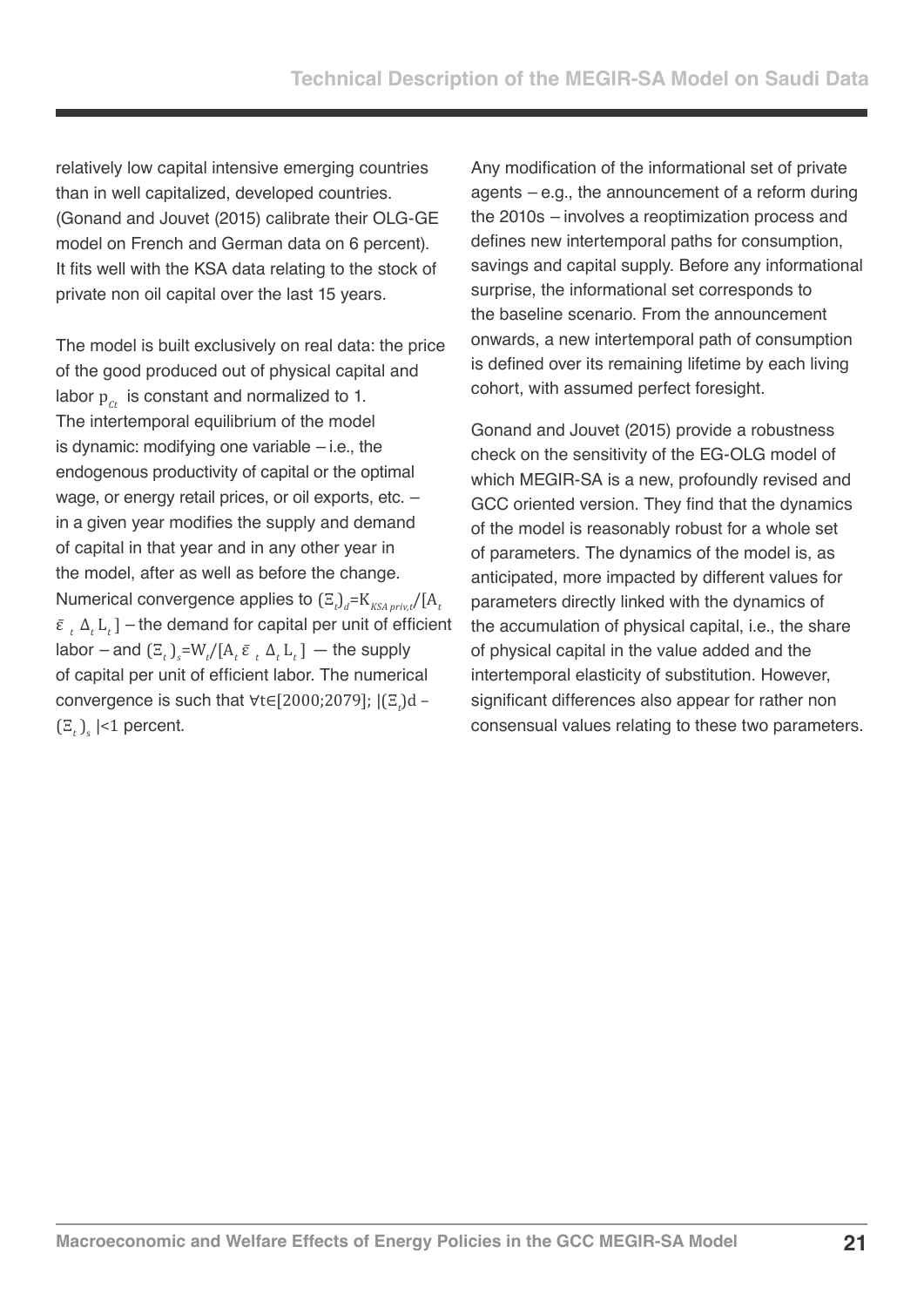## **Baseline Scenario With Unchanged Energy Policies: An Application to KSA**

**This se**ction summarizes the results obtained<br>in a no reform, baseline scenario, with no<br>new energy policy implemented in the future<br>parameterized on Saudi data. in a no reform, baseline scenario, with no new energy policy implemented in the future, parameterized on Saudi data.

## **Saudi demographic assumptions**

The MEGIR-SA model assumes three key trends in the future dynamics of the Saudi population: a deceleration in the population, with a shift from a very young population towards an aging population (Figure 1), and a progressive Saudization of the labor force. Aging in KSA may be significantly observed from the middle of the 2020s onwards, with a rapid increase in the proportion of the

population aged more than 60, from 4 percent today to 22 percent in 2050. Some UN forecasts consider that the proportion of Saudis in the employed population may rise from around 45 percent today to around 76 percent by the middle of the century.

Demographic aging and Saudization both reinforce capital deepening, the former because savings increase for older working households and the latter because Saudis, by contrast with expatriates, are assumed to invest their savings in the domestic economy. Our MEGIR-SA model suggests that the capital intensity of the Saudi economy would indeed increase slightly in future decades. It indicates that the stock of private non oil capital per unit of efficient labor is broadly stable during the 1990s and 2000s on average, a result in line with Espinoza (2012).



#### Total population by age-group (KSA)

**Figure 1***.* Demographic structure in the model on Saudi data.

Source: KAPSARC.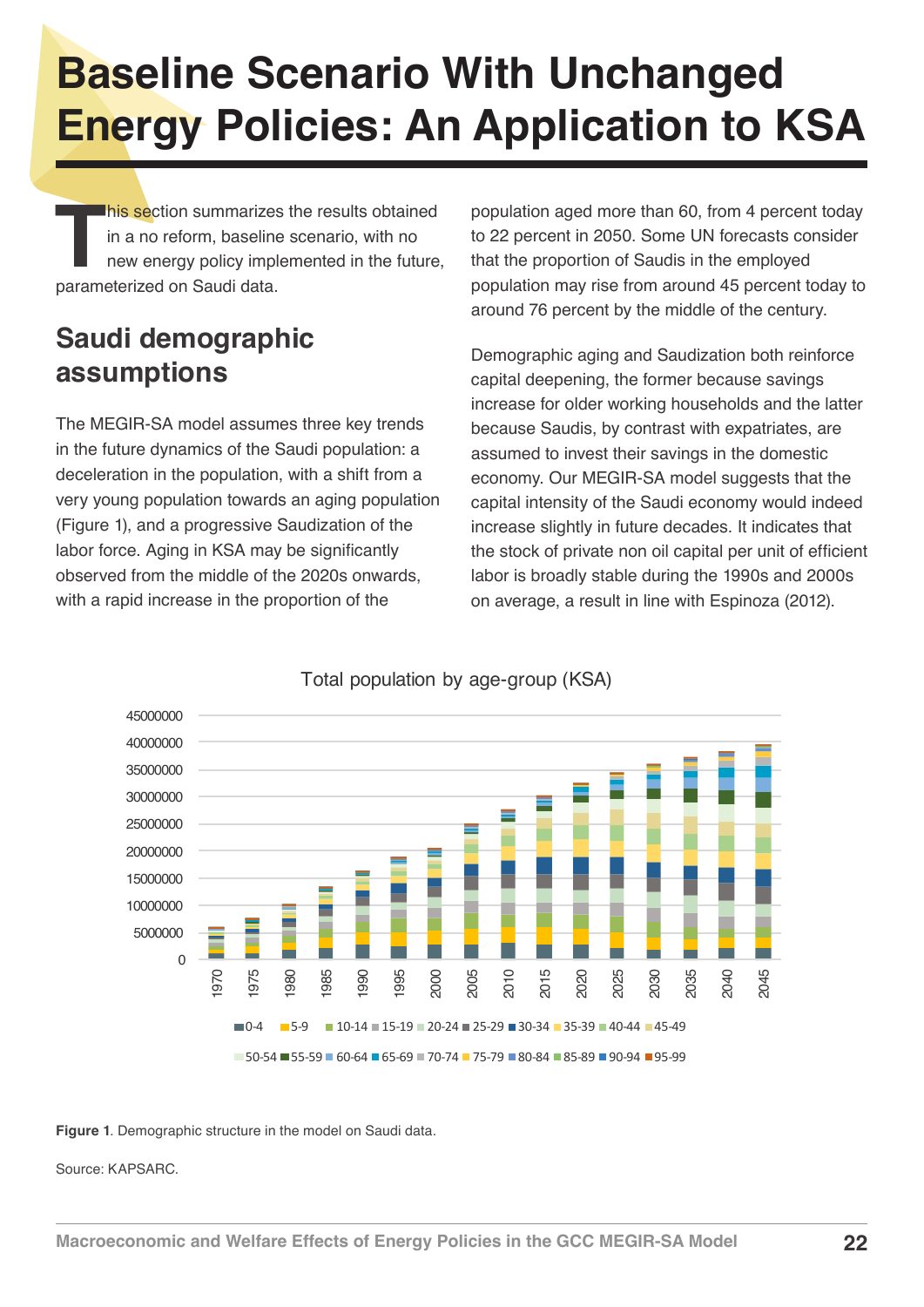### **Energy module assumptions**

The baseline scenario for KSA assumes that the regulated end-use prices of natural gas, oil products and electricity remain unchanged in the future, and that the future energy mix does not change sizably. The policy implications of the results obtained in MEGIR-SA are not significantly sensitive to this assumption, however, since results are computed as the difference between a policy scenario and a 'no reform' scenario, where both assume the same enduser domestic prices of energy.

We consider two possible, admittedly extreme, simulations for the assumed future world price of oil and the assumed future level of Saudi oil production, both jointly influencing the development of future oil income in Saudi Arabia. These two cases are defined so that the future, observed oil income of Saudi Arabia will most probably lie between these two extreme simulations:

Optimistic simulation: ever increasing future prices of oil and a high, stable level of oil production. We use Oxford Economics forecasts, according to which future crude oil prices will keep increasing up to U.S. \$154/bbl in 2050 in constant terms. Such a level of oil price in constant terms is two times higher than the peak oil price level observed, in real terms, in 2008. After 2050, the price of oil is assumed in our model still to increase at a moderate pace by +0.5 percent per year in real terms.

We also assume a high, stable level of production after 2020, around 11 MMbbl/d. Before 2020, we follow Oxford Economics, which forecasts an increase in the level of Saudi production of crude oil.

(Relatively) pessimistic simulation: future real price of oil remaining at its 2016 level and slightly decreasing level of production (-1 percent per year from 2020 onwards). In fact, an even more pessimistic assumption could have been chosen in the long run, the marginal cost of production of a barrel of Arabian light. The academic literature tends to consider that the price of oil in the long run may be more related to shifts in the world demand for oil than to supply shocks (Kilian, 2009). Recent developments on the oil markets tend to confirm that an ever increasing trend in the price of oil is not a foregone conclusion. (See figure 2).

In both cases, we implicitly consider that the price of oil on the world market remains weakly correlated with the level of Saudi oil production, implying a relatively low market power of KSA on the oil markets. This is coherent with Huppmann and Holz (2012), and also with most data over the last 20 years. The model introduces some linkage between the oil price and Saudi exports of oil (see technical description above).

The baseline scenario on Saudi data assumes that the index of energy efficiency remains stable in the future, as it has been on average over the past two decades. Precisely assessing an average energy efficiency index in an entire economy is not always easy since energy efficiency is observed only at the microeconomic level. Energy productivity is directly measured at the aggregate level as the ratio of GDP/energy demand, but it does not change in a strictly parallel manner with energy efficiency because of the rebound effect and other general equilibrium feedback effects. However, aggregate data suggest that energy productivity in KSA has on average been stable over the last two decades (Galeotti, Howarth and Lanza, 2016), which points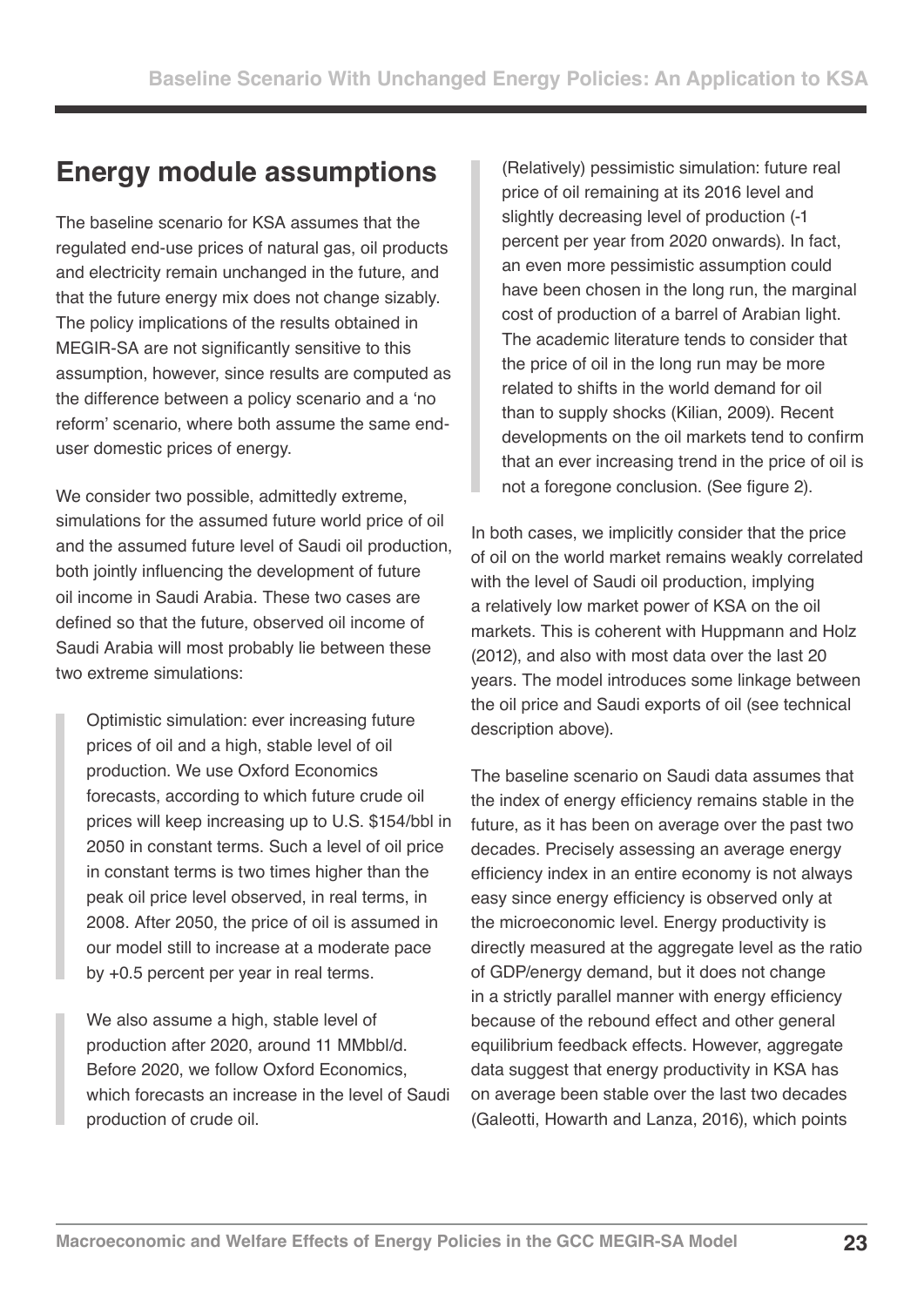

#### **Baseline Scenario With Unchanged Energy Policies: An Application to KSA**



**Pessimirtic simulation**

KSA production of crude oil (Mbbl/d) (assumption of the model) Arabian Light (34<sup>0</sup>) (USD/bbl) (constant \$ 2005) (assumption of the model)



Source:KAPSARC.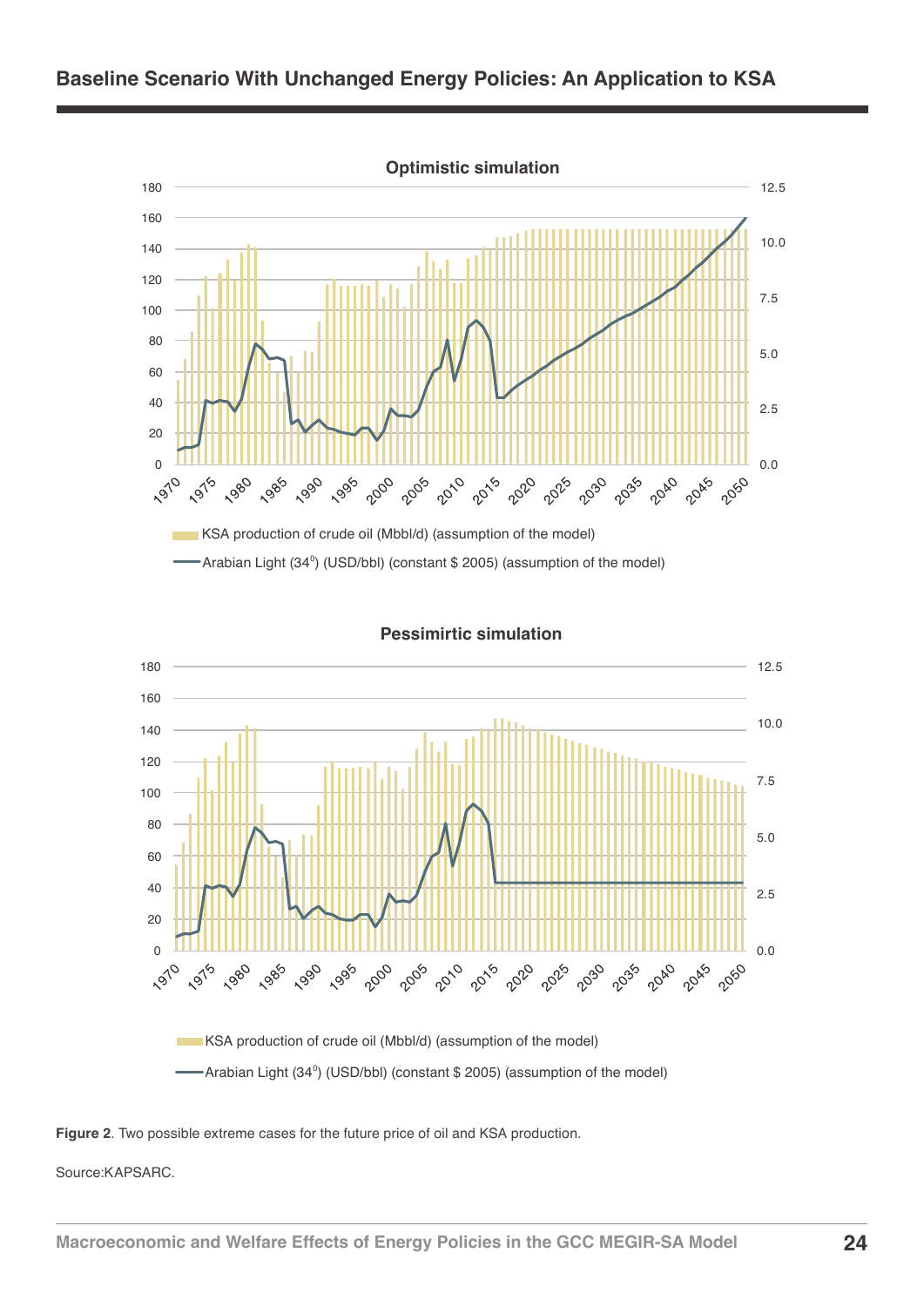to a non-increasing average energy efficiency index at the microeconomic level. Thus in this scenario we assume no energy efficiency gains, on average, in the KSA for the last two decades.

Assuming annual gains of labor augmenting technical change of 1 percent over the next few decades and with no energy efficiency improvement,

KSA oil exports would decline progressively over the next few decades (Fig.3), unless future production keeps continually increasing. This estimate might be conservative. If future KSA gains from labor augmenting technical change were to be higher, then exports of oil would disappear sooner into the future *—* an alternative simulation that MEGIR-SA could easily deliver.



■2010 ■2020 ■2030 ■2040 ■2050

**Figure 3***.* Simulation of crude oil consumption, production and exports.

Source: KAPSARC.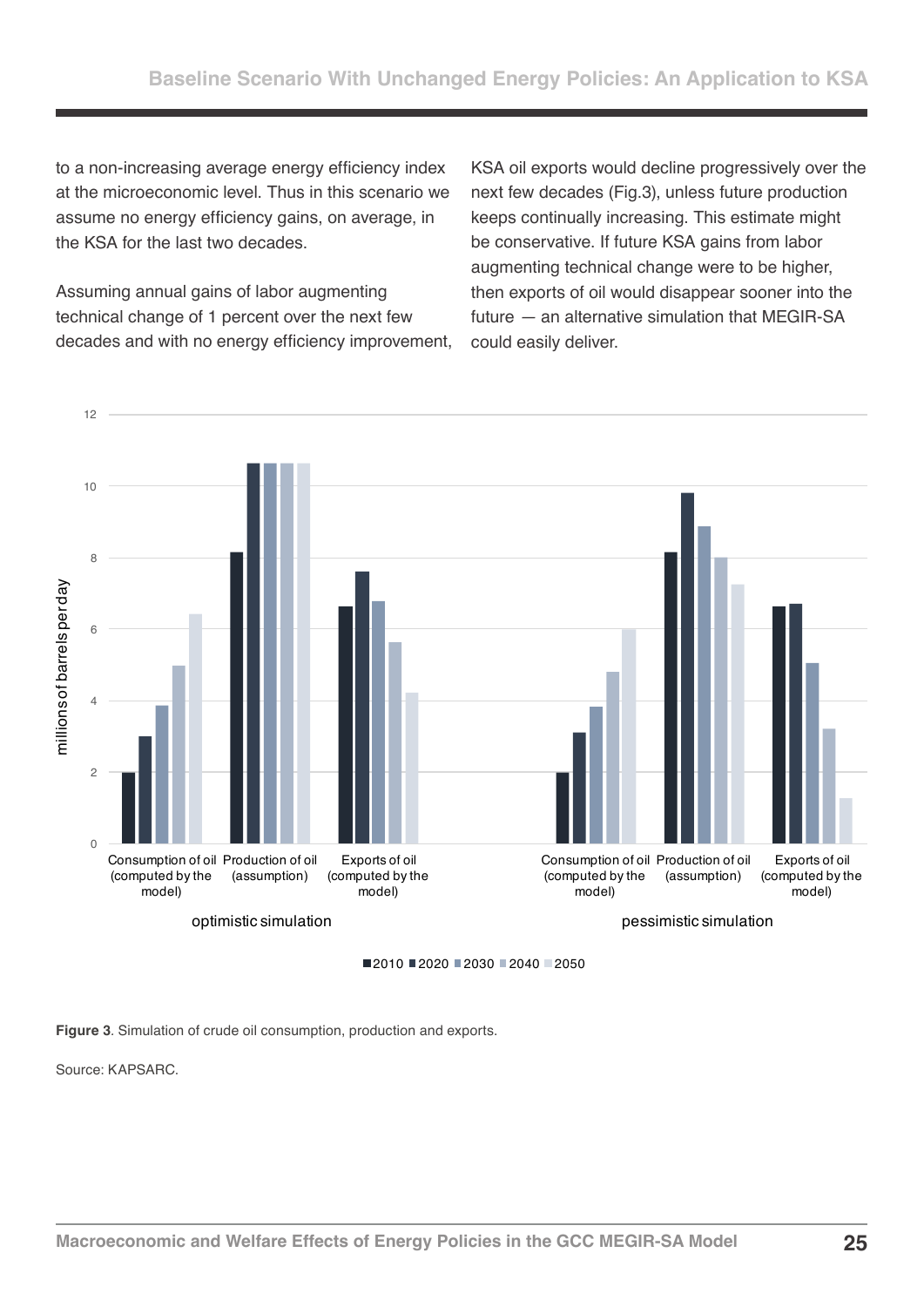Indeed, KSA oil consumption would mainly be bolstered by the effects of demographics and of progressive labor augmenting technical change. In the optimistic simulation, KSA oil revenues would rise up to the 2050s. This result mirrors the influence of a decline in the volume of exports that is not offset by the impact of rising prices from the 2040s onward. In the pessimistic simulation, exports would decline from now on and vanish in the 2050s (Fig.4).

#### **Fiscal assumptions**

All scenarios assume that the Saudi Government budget remains balanced over the next decades. Possible future developments of MEGIR-SA might include a sovereign wealth fund and simulating its changing size over time.

In the optimistic simulation, public revenues, oil and/or nonoil, would keep rising until the 2050s and allow for increasing public expenditures, current and/or capital. In the pessimistic simulation, the declining trend in oil income weighs on Saudi public finances in the future. That is, if no tax increase is decided and no debt issued (Fig.5), bringing about a looming problem of sustainability for KSA public finances over the next decades, at least in this simulation which has no future energy efficiency gains.



 $2010$  2020 2030 2040 2050

**Figure 4***.* Simulation of future KSA oil revenues.

Source: KAPSARC.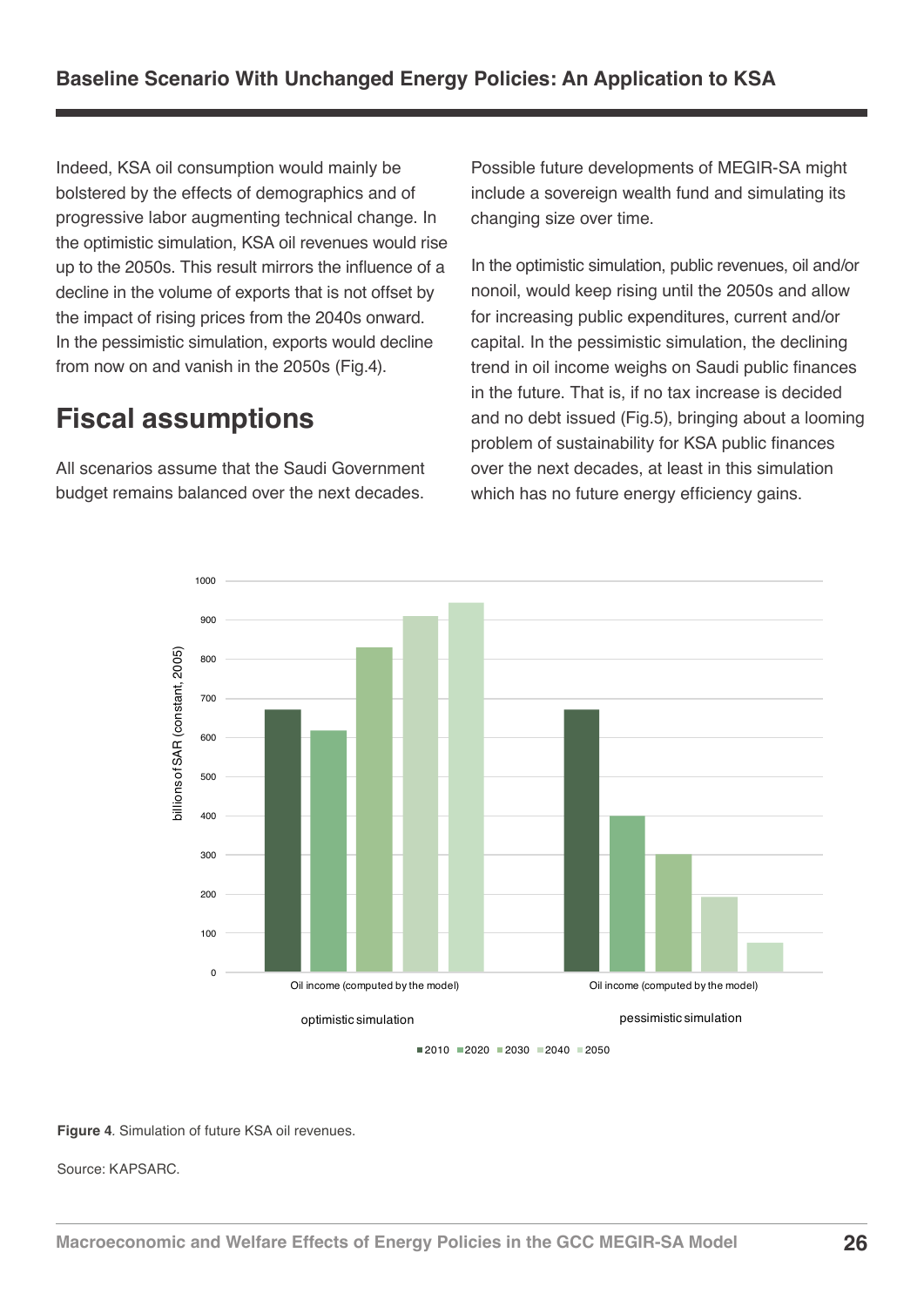



**Figure 5***.* Simulation of Saudi public finances in the long-run.

-400,000

400,000

 $\Omega$ 

 

Note: All these variables are computed by the model for futrue periods (they are endogenous).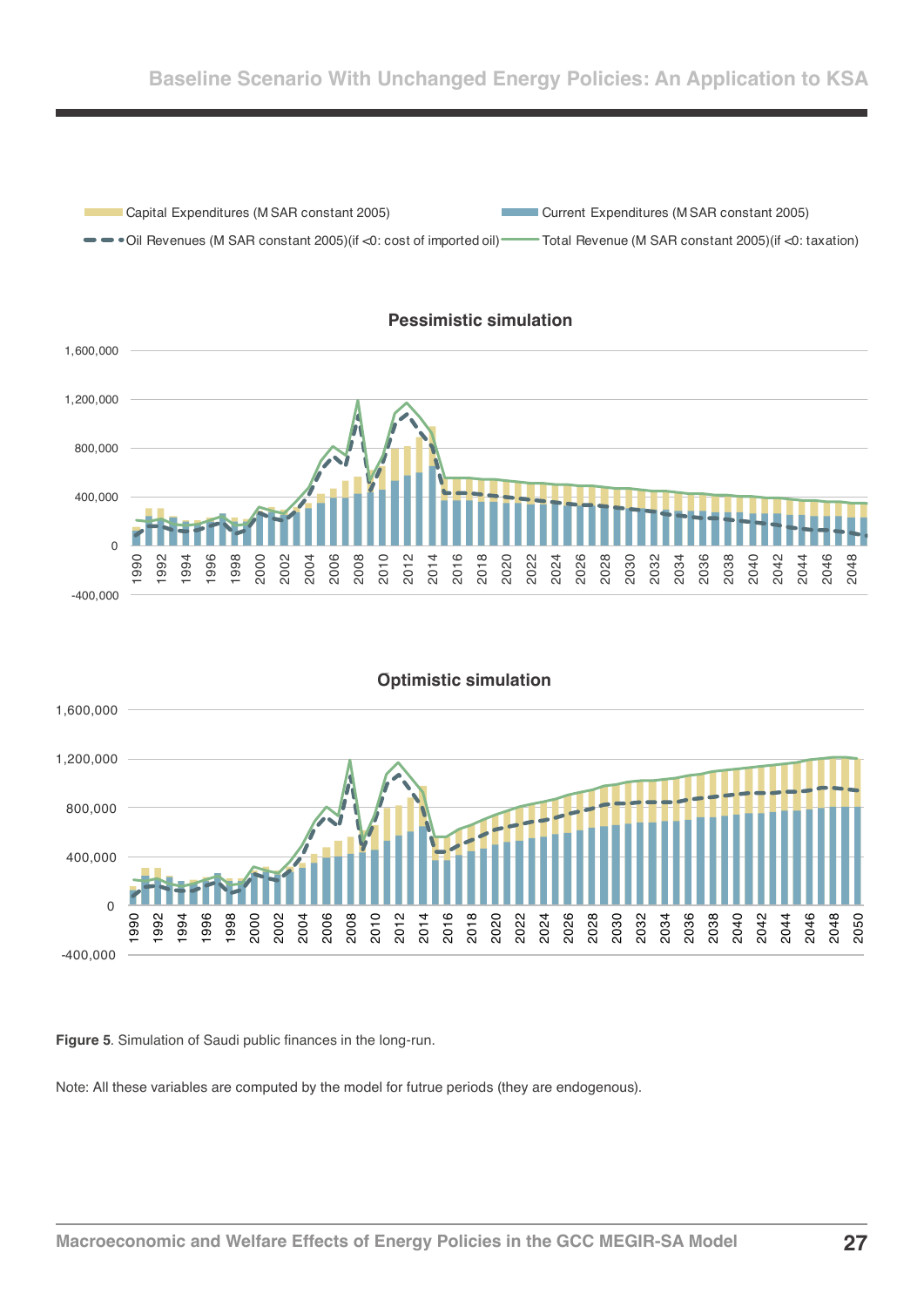## **References**

Auerbach Alan and Laurence Kotlikoff, Dynamic fiscal policy, Cambridge University Press, 1987.

Böhringer Christoph and Andreas Löschel, "Computable General Equilibrium Models for Sustainability Impact Assessment: Status Quo and Prospects", Ecological Economics, v.60(1), 2006, pp. 49-64.

Böhringer Christoph and Thomas Rutherford, "Carbon taxes with exemptions in an open economy: a general equilibrium analysis of the German tax initiative", Journal of Environmental Economics and Management, v.32, 1997, pp.189-203.

Börsch-Supan Axel, Florian Heiss, Alexander Ludwig and Joachim Winter, "Pension Reform, Capital Markets, and the Rate of Return", German Economic Review, v.4(2), 2003.

Bovenberg Lans and Ben Heijdra, "Environmental tax policy and intergenerational distribution", Journal of Public Economics, v.67, 1998, pp.1-24.

Carbone Jared, Richard Morgenstern, Roberton Williams III, "Carbon Taxes and Deficit Reduction and Carbon Taxes", unpublished paper, 2012.

Carbone Jared, Richard Morgenstern, Roberton Williams III, Dallas Burtraw, "Deficit Reduction and Carbon Taxes: Budgetary, Economic, and Distributional Impacts", Resources for the Future, 2013.

CDSI (Central Department of Statistics and Information, Saudi Arabia), Household expenditure and income survey (2013), 2014.

ECRA, Annual report 2013, Riyadh, 2014.

Epstein Larry and Stanley Zin, "Substitution, risk aversion and the temporal behavior of consumption and asset returns: An empirical analysis", Journal of Political Economy, v.99, 1991.

Espinoza Raphaël, "Factor Accumulation and the Determinants of TFP in the GCC", Oxford Centre for the Analysis of Resource Rich Economies of University of Oxford (& IMF for Espinoza), OxCarre Research Paper 94, 2012.

Fishelson Gideon, "Hotelling rule, economic responses and oil prices", Energy Economics, v.5(3), 1983, pp.153-56.

Galeotti Marzio, Nicholas Howarth and Alessandro Lanza, "Energy productivity in the GCC: Evidence from an international Kuznets curve analysis", KAPSARC, 2016.

Gonand Frédéric and Pierre-André Jouvet, "The "second dividend" and the demographic structure", Journal of Environmental Economics and Management, v.72, 2015, pp.71-97.

Glomm Gerhard and B. Ravikumar, "Productive government expenditures and long-run growth", Journal of Economic Dynamics and Control, v.21, 1997, pp.183-204.

Gourinchard Pierre-Olivier, Jonathan Parker, "Consumption over the life-cycle", Econometrica, v.70(1), 2002.

Hogan William and Alan Manne, "Energy economy interactions: the Fable of the Elephant and the Rabbit?", in Hitch C.J. ed. (1977), Modeling energy-economy interactions: five approaches, Resources for the Future, Washington, 1977.

Huppmann Daniel and Franziska Holz, "Crude oil market power — a shift in recent years?", The Energy Journal, v.33(4), 2012.

IEA, World Economic Outlook, 2014.

IMF, Saudi Arabia: Selected Issues, IMF country report, 13/230, 2013.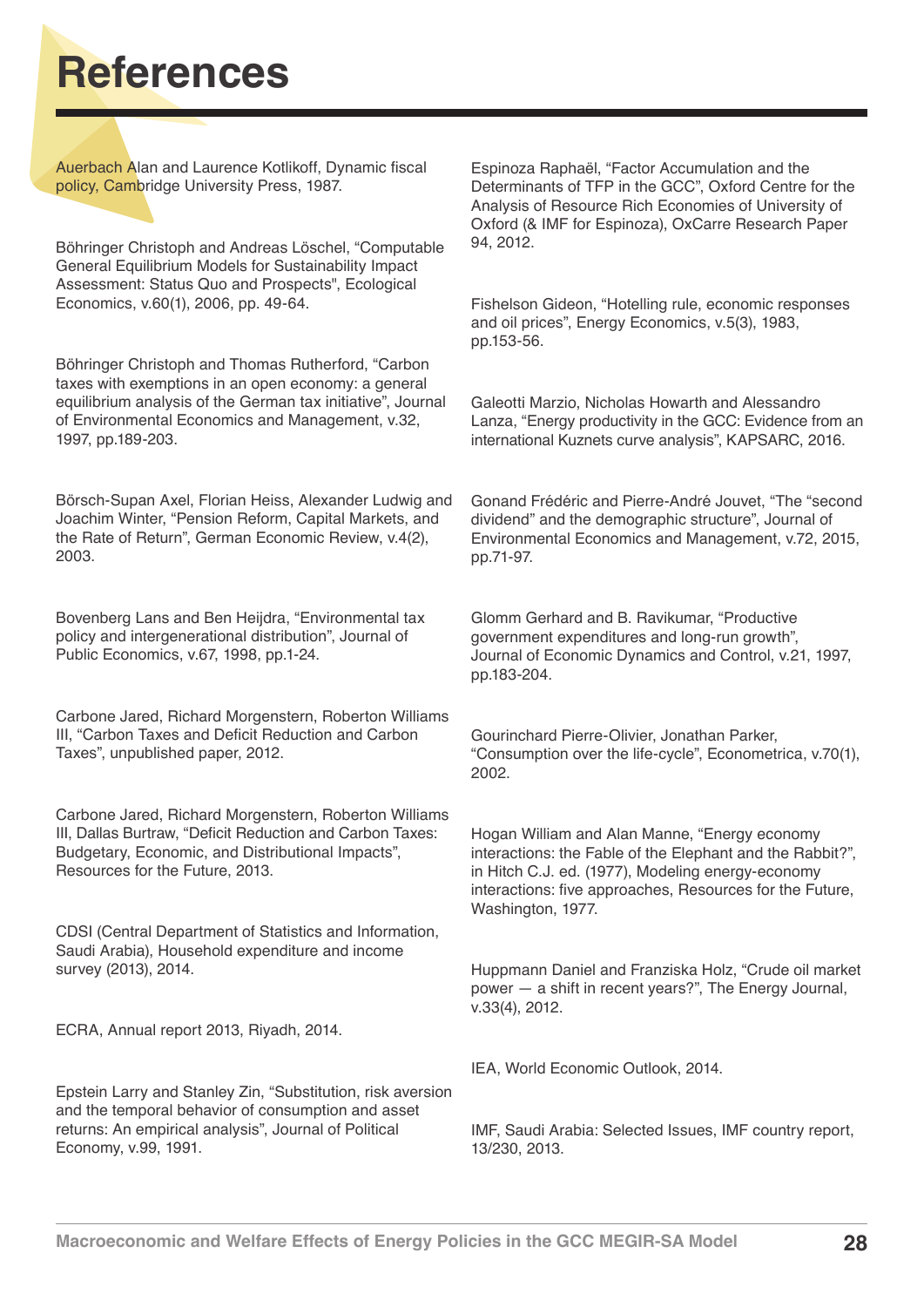John A. and Pecchenino R., "An Overlapping Generations Models of Growth and the Environment", Economic Journal, v.104, 1994, pp.1393-1410.

John A., R. Pecchenino, D. Schimmelpfennig and S. Schreft, "Short-lived agents and the long-lived environment", Journal of Public Economics, v.58, 1995, pp.127-141.

Kilian Lutz, "Not all oil price shocks are alike: disentangling demand and supply shocks in the crude oil market", American Economic Review, v.99, 2009, pp.1053-1069.

Kilian Lutz and Bruce Hicks, "Did Unexpectedly Strong Economic Growth Cause the Oil Price Shock of 2003- 2008?", Journal of Forecasting, v.32, 2013, pp.385-394.

Knopf Brigitte, Ottmar Edenhofer, Christian Flachsland, Marcel Kok, Hermann Lotze-Campen, Gunnar Luderer, Alexander Popp, Detlef van Vuuren, "Managing the Low-Carbon Transition *—* From Model Results to Policies", The Energy Journal, v.31(1), 2010.

Kotlikoff Laurence and Avia Spivak, "The family as an incomplete annuities market", Journal of political economy, v.89(2), 1981.

Leimbach Marian, Nico Bauer, Lavinia Baumstark, Michael Lüken, Ottmar Edenhofer, "Technological Change and International Trade *—* Insights from REMIND-R", The Energy Journal, v.31(1), 2010.

Matar Walid, Fred Murphy, Axel Pierru and Bertrand Rioux, "Lowering Saudi Arabia's Fuel Consumption and Energy System Costs Without Increasing End Consumer Prices", Energy Economics, v.49, 2014, pp.558-569.

Matar Walid, "Beyond the end-consumer: how would improvements in residential energy efficiency affect the power sector in Saudi Arabia?", Energy Efficiency, 2015, DOI 10.1007/s12053-015-9392-9.

Miles David, "Modelling the Impact of Demographic Change Upon the Economy", The Economic Journal, v.109, 1999.

Normandin Michel and Pascal St-Amour, «Substitution, Risk Aversion, Taste Shocks and Equity Premia», Journal of Applied Econometrics, v.13, 1998.

OECD, Pensions at a glance, Paris 2015.

Otto Vincent, Andreas Löschel and Robert Dellink, "Energy biased technical change: A CGE analysis", Resource and Energy Economics, v.29, 2007, pp.137-158.

Parry Ian and Roberton Williams, "A second-best evaluation of eight policy instruments to reduce carbon emissions", Resource and Energy Economics, v.21, 1999, pp.347-373.

Rasmussen Thomas, "Modeling the economics of greenhouse gas abatement: an overlapping generations perspective", Review of Economic Dynamics, v.6, 2003, pp.99-119.

Rausch Sebastian, "Fiscal consolidation and climate policy: An overlapping generations perspective", Energy Economics, v.40, 2013, S134-S148.

Rioja Felix, "Growth, Welfare, and Public Infrastructure: A General Equilibrium Analysis of Latin American Economies", Journal of Economic Development, v.26(2), 2001.

Solow Robert, "Intergenerational Equity and Exhaustible Resources", Review of Economic Studies, Special Issue, v.41(128), 1974.

Solow Robert, "Resources and economic growth", American Economist, v.22(2), 1978, pp. 5-11.

Solow, Robert, "On the intergenerational allocation of resources", Scandinavian Journal of Economics, v.88, 1986, pp.141-149.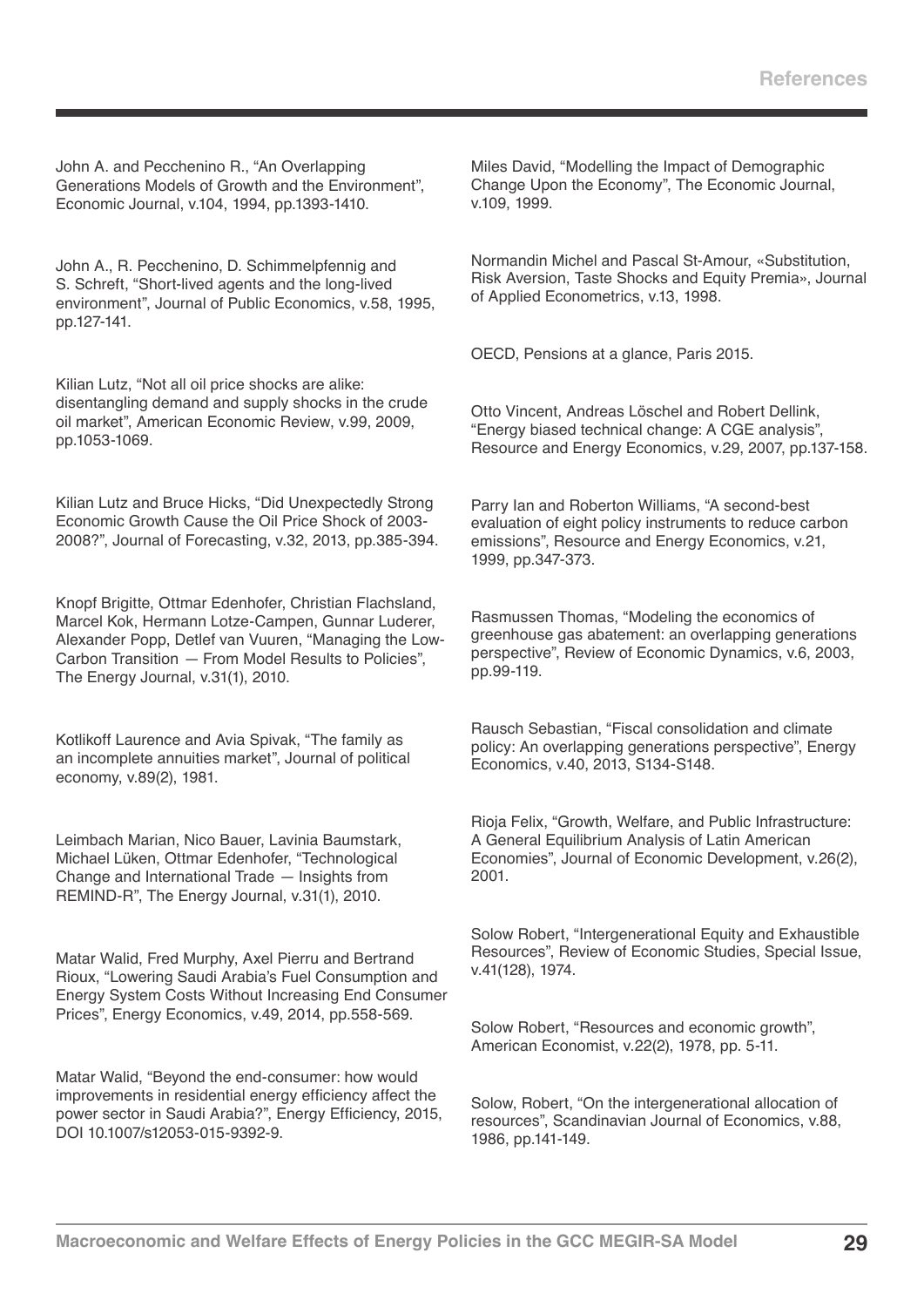#### **About the Author**



#### **Frédéric Gonand**

Frédéric Gonand is a visiting fellow at KAPSARC and professor of economics (adjunct, full-time) at University Paris-Dauphine (France). He was previously Commissioner of the French Energy Regulation Authority and advisor to the French Minister of the Economy. His research focuses on general equilibrium models with energy and overlapping generations.

#### **About the Project**

Increasing energy productivity holds some of the greatest possibilities for enhancing the welfare countries get out of their energy systems. It also recasts energy efficiency in terms of boosting competitiveness and wealth, more powerfully conveying its profound benefits to society.

KAPSARC and UNESCWA have initiated this project to explore the energy productivity potential of the Arab region, starting with the six GCC countries and later extending to other countries.

Aimed at policymakers, this project highlights the social gains from energy productivity investments, where countries are currently at, and pathways to achieving improved performance in this area.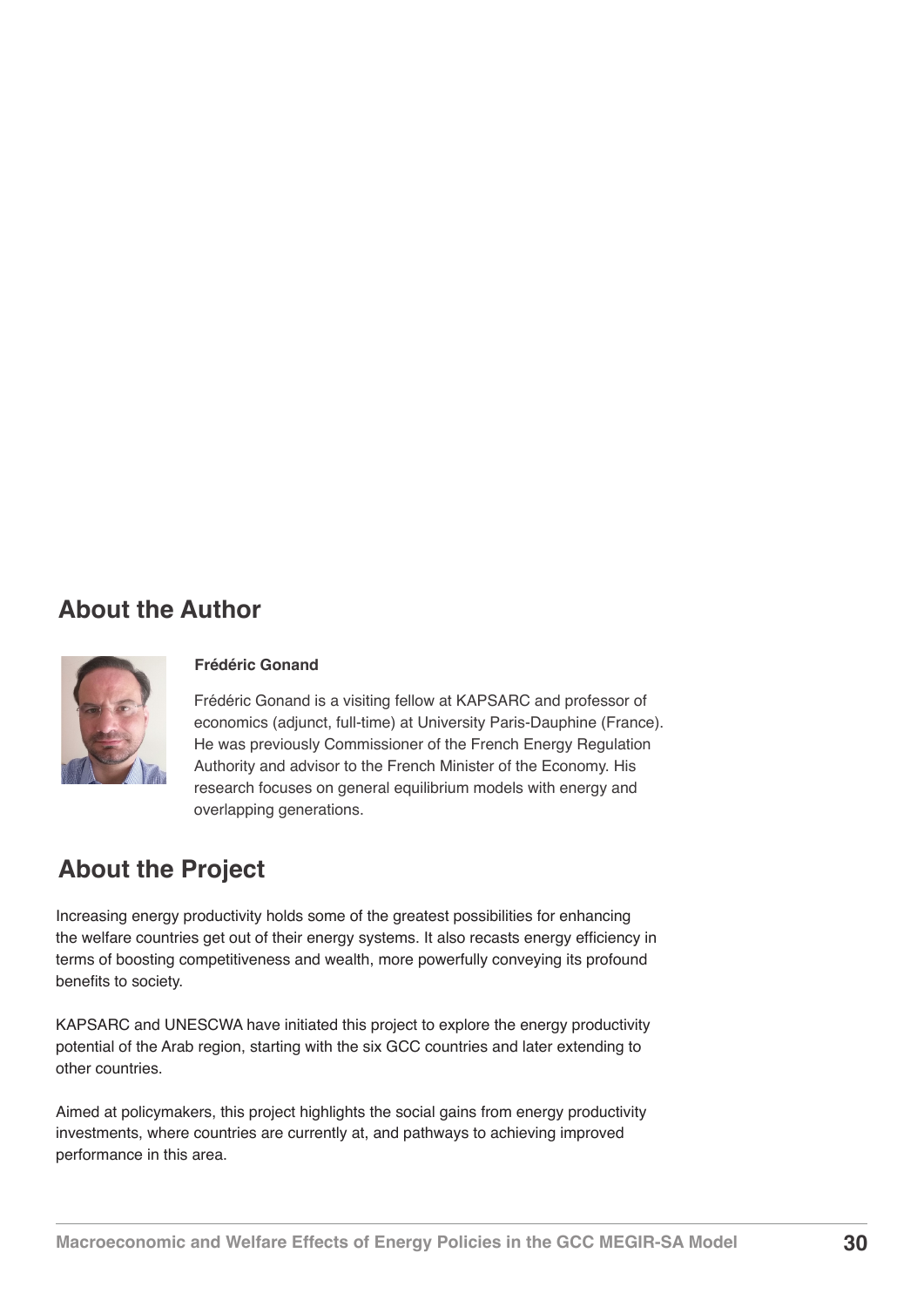

**All Services**